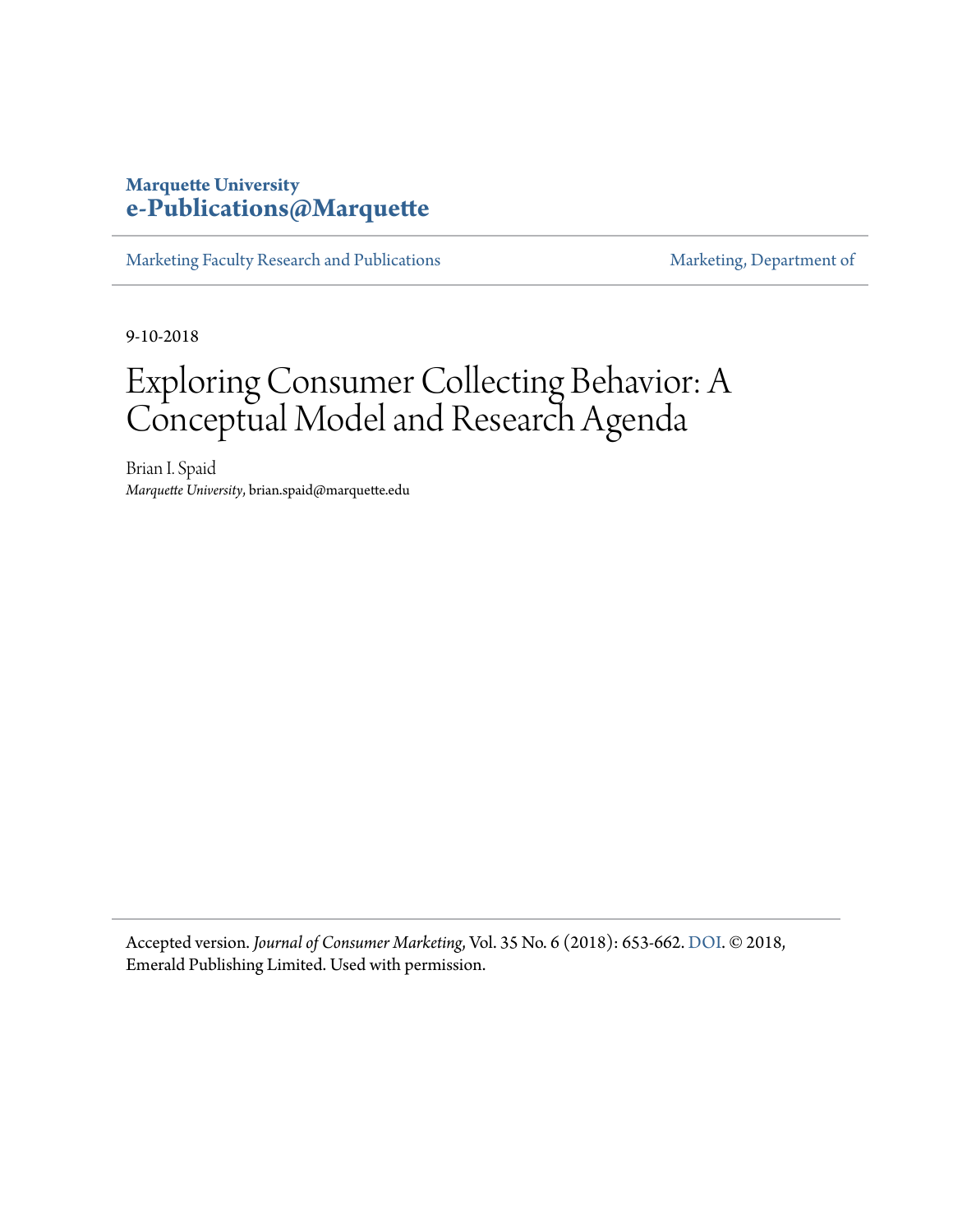**Marquette University**

# **e-Publications@Marquette**

# *Marketing Faculty Research and Publications/College of Business*

*This paper is NOT THE PUBLISHED VERSION;* **but the author's final, peer-reviewed manuscript.** The published version may be accessed by following the link in the citation below.

*Journal of Consumer Marketing*, Vol. 35**,** No. 6 (2018): 653-662. DOI. This article is ©Emerald and permission has been granted for this version to appear in [e-Publications@Marquette.](http://epublications.marquette.edu/) Emerald does not grant permission for this article to be further copied/distributed or hosted elsewhere without the express permission from Emerald.

# Exploring consumer collecting behavior: a conceptual model and research agenda

Brian Ijams Spaid

Department of Marketing, Marquette University, Milwaukee, Wisconsin, USA

# Abstract

#### Purpose

The purpose of this paper is to explore the behaviors that revolve around collecting, the motivations behind these behaviors and the psychological benefits collectors receive from engaging in these collecting behaviors.

### Design/methodology/approach

A thorough literature review and integration of prominent psychological and social psychology theories are used to propose a conceptual model, several research propositions and potential research questions for future scholarship.

#### Findings

This paper proposes that a collector salient identity and collecting motives drive tension-inducing social and solitary collecting behaviors and that these behaviors in turn reinforce the collector salient identity. Relevant aspects of the collecting phenomenon are explored, and included propositions provide future research direction to validate a proposed conceptual model designed to provide insights into a common consumer behavior.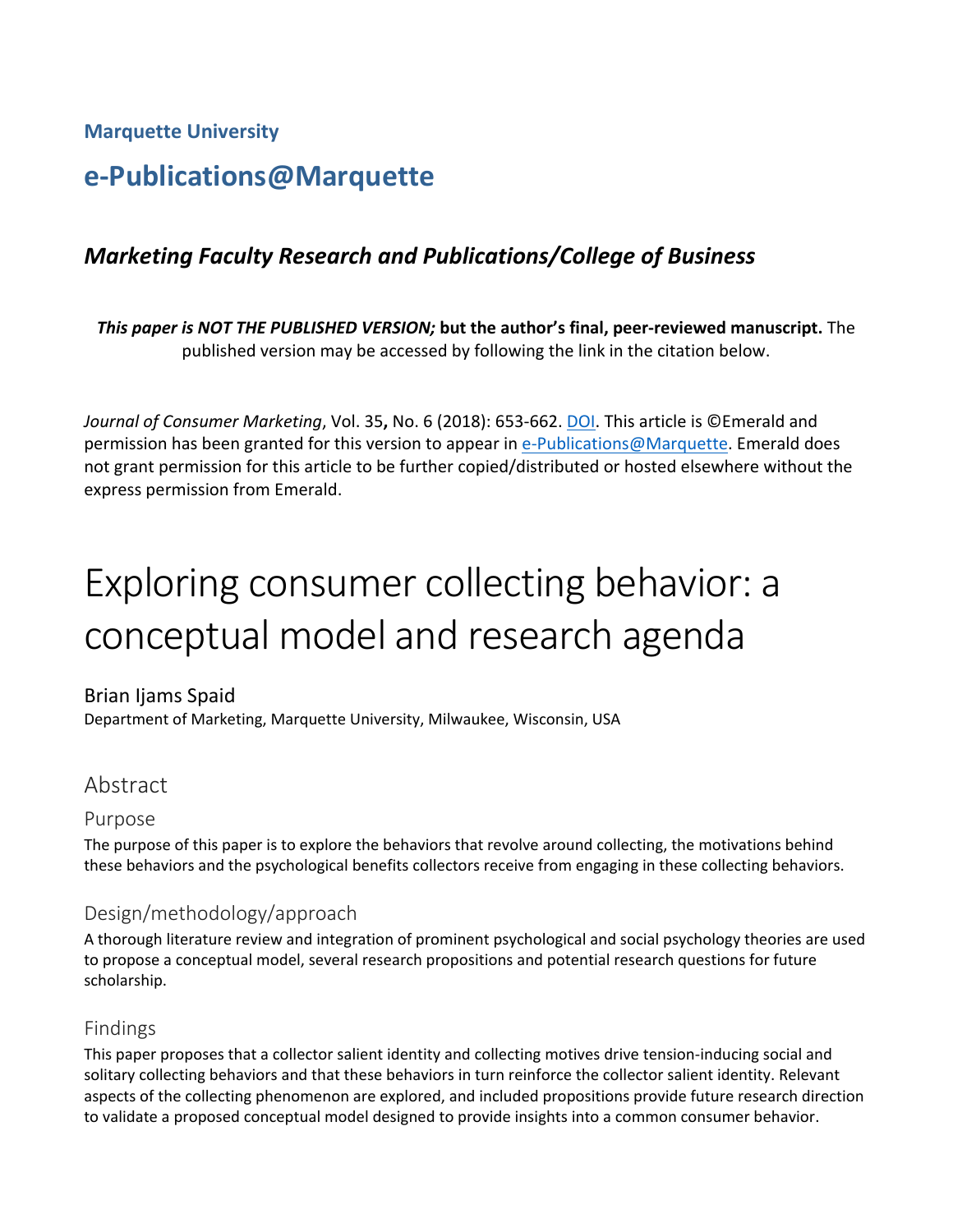## Originality/value

This paper provides a broad conceptual model and explores several details of consumer collecting behavior as a basis for future research.

## Keywords

Self-identity, Paradox, Identity salience, Collecting, Consumer behaviour, Mortality salience

*"Collecting is more than just buying objects." – Eli Broad*

# Introduction

The Milwaukee Art Museum recently featured an exhibition, "Milwaukee Collects," of artwork on loan from the private collections of local citizens [\(Tanzilo, 2017\)](https://www.emerald.com/insight/content/doi/10.1108/JCM-05-2017-2224/full/html#ref052). This exhibition featured a variety of pieces from collectors who "very carefully considered and built their collections based on their personal interests and unique artistic eye" [\(Polednik, 2017\)](https://www.emerald.com/insight/content/doi/10.1108/JCM-05-2017-2224/full/html#ref039), and the exhibition was unique in that there were contributions from collectors from diverse backgrounds, not just contributions from large, influential patrons as is common. Attending this exhibition revealed several interesting details to this author. One, the art and furniture, and other curios collected seemed to attest to the varying perspectives of what constitutes a collection; each collection featured items that were related in some way, be it period, aesthetics, theme or other congruency, and each item was selected to convey a specific meaning. Two, the apparent motivation behind the pieces collected varied significantly. Whereas some collectors had the resources to create impressive collections worthy of their own legacy exhibits, other collectors appeared to use their collections to solely communicate their unique tastes and interests. And three, irrespective of their motivation behind or their perspective on collecting, these individuals embraced a collector identity and literally put it on display.

The purpose of this research is to investigate collecting behaviors, the characteristics of collectors that engage in them and to provide a framework for future research. First, a literature review explores what constitutes a collection and how collectors collect. Next, a conceptual model and a series of research propositions rooted in psychological and social psychological theories are presented. Finally, practical implications are discussed and a program for future research is proposed through several research questions.

# Defining a collection

It has been estimated that 40 per cent of US households engage in some form of collecting activity [\(Danzinger,](https://www.emerald.com/insight/content/doi/10.1108/JCM-05-2017-2224/full/html#ref017)  [2002\)](https://www.emerald.com/insight/content/doi/10.1108/JCM-05-2017-2224/full/html#ref017). These collections would likely constitute as broad a variety of collectibles as perspectives on collecting. To better understand the necessary traits of collections and how collections typically begin, an exploration of extant literature is undertaken.

The literature provides several definitions that are useful to establish what constitutes collecting and the collector. Collecting has been defined as the "process of actively, selectively, and passionately acquiring and possessing things removed from ordinary use and perceived as part of a set of non-identical objects or experiences" [\(Belk, 1995b,](https://www.emerald.com/insight/content/doi/10.1108/JCM-05-2017-2224/full/html#ref009) p. 67). Collecting is an activity undertaken by a collector, an individual

*Motivated to accumulate a series of similar objects where the instrumental function of the objects is of secondary (or no) concern and the person does not plan to immediately dispose of the objects [\(McIntosh and Schmeichel, 2004,](https://www.emerald.com/insight/content/doi/10.1108/JCM-05-2017-2224/full/html#ref033) p. 86).*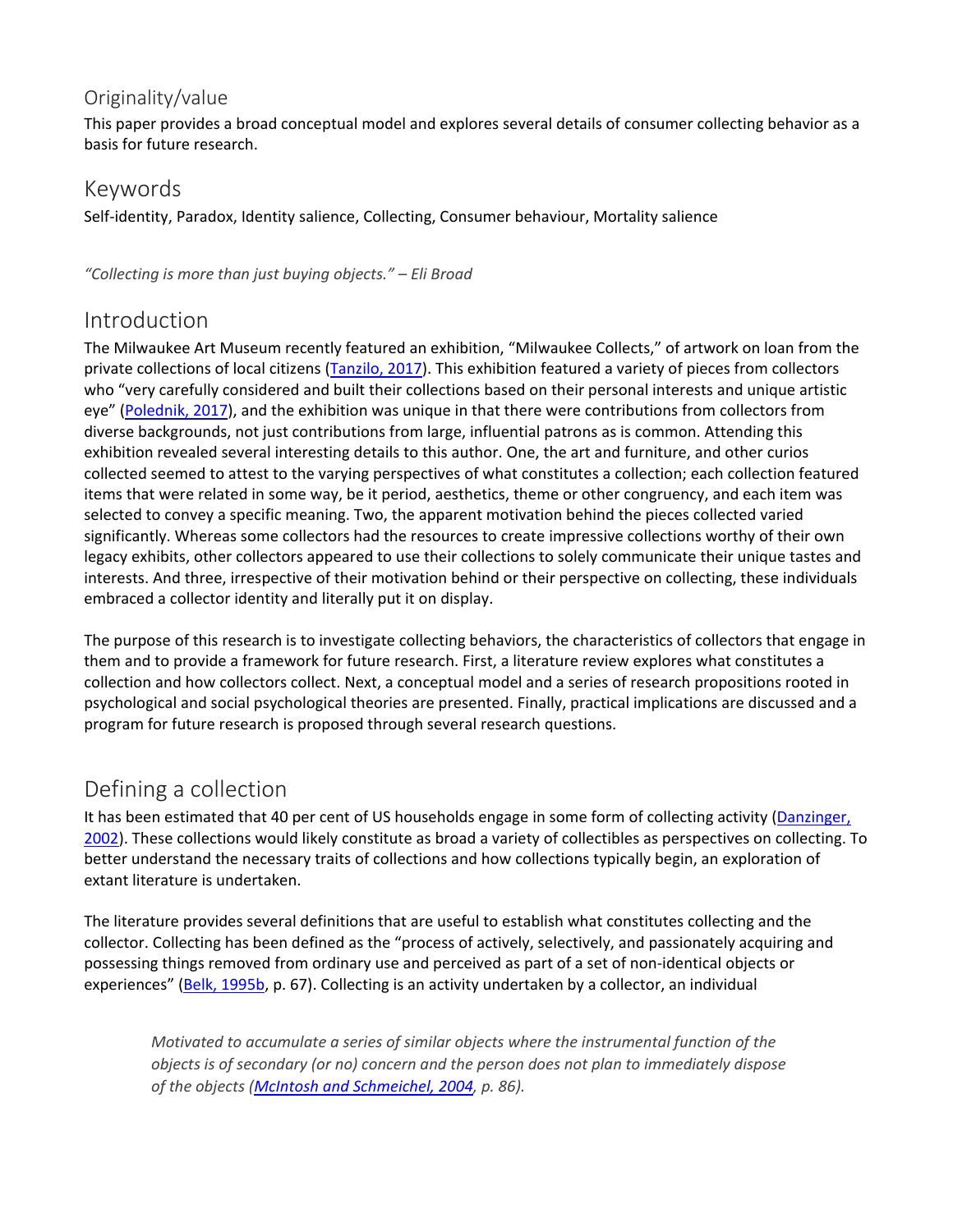From these definitions, a pattern emerges. First, what is collected can vary beyond tangible objects, and second, regardless of what is collected, a collection has several necessary traits.

#### What can be collected

Physical objects are the most cited form of collectible in the literature and the one that most often springs to mind. This is perhaps because collecting is an acquisitive activity and the purchase of items for a collection is a fundamental part of many collectors' experience. But what is collected is substantially broader than tangible objects. Collections can also comprise experiences, ideas and beings. Someone who travels extensively for pleasure can be said to collect experiences (Belk *et al.*[, 1988\)](https://www.emerald.com/insight/content/doi/10.1108/JCM-05-2017-2224/full/html#ref013), a person who collects "jokes, proverbs, and tall tales" [\(Danet and Katriel, 1986,](https://www.emerald.com/insight/content/doi/10.1108/JCM-05-2017-2224/full/html#ref015) p. 258) is a collector of ideas, and animate objects such as animals (e.g. a zoo) or plants (e.g. bonsai) constitute collecting beings [\(Danet and Katriel, 1986\)](https://www.emerald.com/insight/content/doi/10.1108/JCM-05-2017-2224/full/html#ref015). And while some researchers might include persons in this definition of beings (e.g. the wives of Henry VIII or the husbands of Zsa Zsa Gabor) (Belk *et al.*[, 1991\)](https://www.emerald.com/insight/content/doi/10.1108/JCM-05-2017-2224/full/html#ref012), others disagree [\(Holbrook, 1993\)](https://www.emerald.com/insight/content/doi/10.1108/JCM-05-2017-2224/full/html#ref026).

#### Necessary traits

The literature exposes several traits necessary for the existence of a collection. One, the objects, ideas, experiences or beings in the collection form an interrelated set. Two, the objects collected are the product of a highly selective process. Three, the objects collected are removed from their profane, utilitarian role and made sacred. Each of these traits is discussed in detail below.

#### Interrelated set

The items in a collection must be, in some form or another, related. In other words, there must be a motif that ties the collection together [\(Danet and Katriel, 1986\)](https://www.emerald.com/insight/content/doi/10.1108/JCM-05-2017-2224/full/html#ref015). This relationship may be items that are serialized (e.g. a year's issue of baseball cards), aesthetically similar (e.g. antique glass in the same color), thematically similar (e.g. Coca-Cola memorabilia) or practically speaking, any similarity that a collector might be able to build a set of significant possessions upon. But it is not merely to possess an interrelated set that appeals to a collector, rather they become the controller of a "little world" [\(Belk, 1995b,](https://www.emerald.com/insight/content/doi/10.1108/JCM-05-2017-2224/full/html#ref009) p. 70).

These little worlds have the ability to both create and release tension for the collector [\(Carey, 2008;](https://www.emerald.com/insight/content/doi/10.1108/JCM-05-2017-2224/full/html#ref014) Danet and [Katriel, 1986;](https://www.emerald.com/insight/content/doi/10.1108/JCM-05-2017-2224/full/html#ref015) [McIntosh and Schmeichel, 2004\)](https://www.emerald.com/insight/content/doi/10.1108/JCM-05-2017-2224/full/html#ref033). Establishing a goal for the collection creates tension (i.e. an expectation to achieve the goal), while the acquisition of a new item releases tension. Marketers creatively exploit the tension of set completion by exhorting consumers to "Collect all five!" [\(Carey, 2008,](https://www.emerald.com/insight/content/doi/10.1108/JCM-05-2017-2224/full/html#ref014) p. 345).

Note that nowhere in the previous discussion is there any requirement for items in a collection to be possessed simultaneously. If a collector had owned every model of Chevrolet Corvette since its introduction in 1953, but sold each to purchase the next, it would still be considered a collection, albeit sequential [\(Holbrook, 1993\)](https://www.emerald.com/insight/content/doi/10.1108/JCM-05-2017-2224/full/html#ref026).

#### Selectivity

Selectivity helps differentiate collecting from accumulation. Without systematic discrimination of objects to create a collection, objects merely form an accumulation that:

*"lack unity and defy categorization" (Belk* et al.*[, 1991\)](https://www.emerald.com/insight/content/doi/10.1108/JCM-05-2017-2224/full/html#ref012). Thus, selectivity is a necessary trait of the collection because it helps define the interrelatedness of the collected set. In addition, selectivity provides another mechanism by which flow may be attained when the collector postpones the fear of completion of the interrelated set by upgrading the items in the collection (Belk* et al.*[, 1988\)](https://www.emerald.com/insight/content/doi/10.1108/JCM-05-2017-2224/full/html#ref013).*

Non-utilitarian and sacred When items are added to a collection: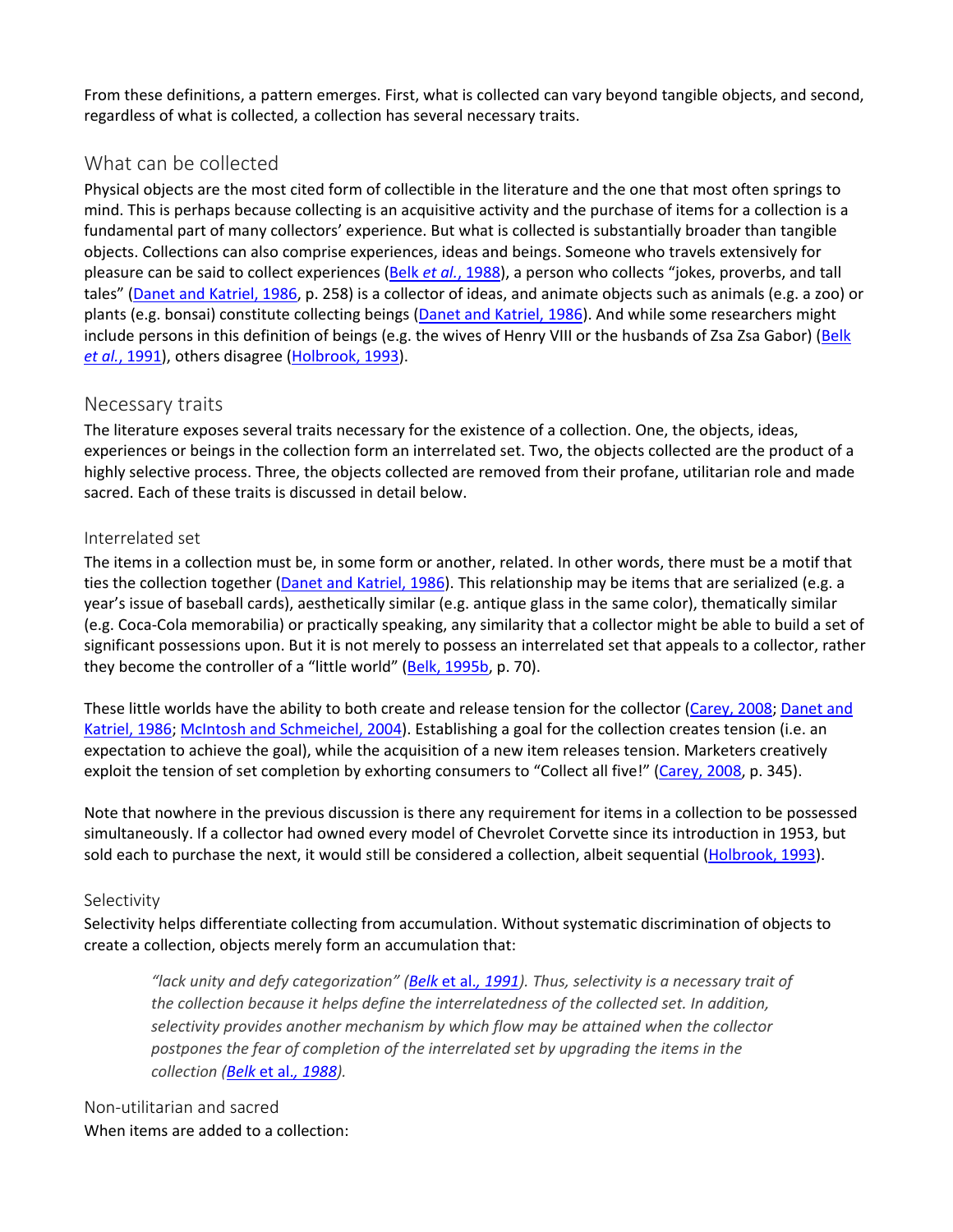*They are wretched out of their own true contexts and become dead to their living time and space in order that they may be given an immortality within the collection [\(Pearce, 1995,](https://www.emerald.com/insight/content/doi/10.1108/JCM-05-2017-2224/full/html#ref038) p. 24).*

In other words, those items collected cease to be the utilitarian objects valued solely for their inherent usefulness, and they take on additional significance as part of an interrelated set. This additional significance is often referred to in the literature as *sacredness* (Belk *et al.*[, 1988;](https://www.emerald.com/insight/content/doi/10.1108/JCM-05-2017-2224/full/html#ref013) [Hughes and Hogg, 2006;](https://www.emerald.com/insight/content/doi/10.1108/JCM-05-2017-2224/full/html#ref028) [Long and Schiffman,](https://www.emerald.com/insight/content/doi/10.1108/JCM-05-2017-2224/full/html#ref031)  [1997\)](https://www.emerald.com/insight/content/doi/10.1108/JCM-05-2017-2224/full/html#ref031). For many collectors, this sense of sacredness is reinforced by the place of honor a collection often occupies and its ritualized handling.

# How collectors collect

The concept of paradox was prominent throughout the collecting behavior literature (Belk *et al.*[, 1988;](https://www.emerald.com/insight/content/doi/10.1108/JCM-05-2017-2224/full/html#ref013) [Carey,](https://www.emerald.com/insight/content/doi/10.1108/JCM-05-2017-2224/full/html#ref014)  [2008;](https://www.emerald.com/insight/content/doi/10.1108/JCM-05-2017-2224/full/html#ref014) [Danet and Katriel, 1986;](https://www.emerald.com/insight/content/doi/10.1108/JCM-05-2017-2224/full/html#ref015) [Long and Schiffman, 1997\)](https://www.emerald.com/insight/content/doi/10.1108/JCM-05-2017-2224/full/html#ref031). Some paradoxical aspects such as the rational/irrational nature of collecting were well covered, while others received less attention. A specific paradox not directly addressed in the literature is the social/solitary nature of collecting, which will be expounded upon later. Tension creation and dissipation were also reoccurring topics and were closely associated with the paradoxical nature of collecting [\(Carey, 2008;](https://www.emerald.com/insight/content/doi/10.1108/JCM-05-2017-2224/full/html#ref014) [Danet and Katriel, 1986;](https://www.emerald.com/insight/content/doi/10.1108/JCM-05-2017-2224/full/html#ref015) Hughes and Hogg, [2006;](https://www.emerald.com/insight/content/doi/10.1108/JCM-05-2017-2224/full/html#ref028) [Long and Schiffman, 1997;](https://www.emerald.com/insight/content/doi/10.1108/JCM-05-2017-2224/full/html#ref031) [McIntosh and Schmeichel, 2004;](https://www.emerald.com/insight/content/doi/10.1108/JCM-05-2017-2224/full/html#ref033) [Rubel and Rosman, 2001\)](https://www.emerald.com/insight/content/doi/10.1108/JCM-05-2017-2224/full/html#ref041).

#### Paradoxical nature

#### Materialist/anti-materialist

Materialism is defined as the "importance a consumer attaches to worldly possessions" and "at the highest levels, such possessions assume a central place in a person's life and are believed to provide the greatest sources of satisfaction and dissatisfaction in life" [\(Belk, 1984,](https://www.emerald.com/insight/content/doi/10.1108/JCM-05-2017-2224/full/html#ref011) p. 291). On the surface, collecting would seem to be the height of materialism, and it has, in fact, been described as a "form of materialistic luxury consumption *par excellence*" [\(Belk, 1995a,](https://www.emerald.com/insight/content/doi/10.1108/JCM-05-2017-2224/full/html#ref008) p. 479) Collectors, after all, readily acquire possessions for their amusement or edification alone. Additionally, individuals who were "nongenerous, envious, and possessive" – what [Belk \(1985,](https://www.emerald.com/insight/content/doi/10.1108/JCM-05-2017-2224/full/html#ref006) p. 272) defines as subtraits of materialism – were "most likely to have positive responses about collecting".

But collecting is also paradoxically anti-materialistic. Collectors can be seen as heroes of consumption because they defy consumption [\(Eisenberg, 1987\)](https://www.emerald.com/insight/content/doi/10.1108/JCM-05-2017-2224/full/html#ref018). They remove objects from their "associations with the marketplace and monetary value" [\(Belk, 1998,](https://www.emerald.com/insight/content/doi/10.1108/JCM-05-2017-2224/full/html#ref010) p. 8) and "often see themselves as heroic saviors of objects that, in their view, others fail to appreciate adequately" [\(Belk, 1998,](https://www.emerald.com/insight/content/doi/10.1108/JCM-05-2017-2224/full/html#ref010) p. 12). In this view, collections are the outcome of romance and passion, not merely the accretion of things. "Collectors 'fall in love with' objects, cannot resist buying them when they see them, go to great lengths to hunt for them, devotedly care for them, wax rhapsodic when talking about them, and so forth" [\(Danet and Katriel, 1994\)](https://www.emerald.com/insight/content/doi/10.1108/JCM-05-2017-2224/full/html#ref016). Collecting differs from other forms of consumption in that the collector engages in the behavior with a passionate zeal [\(Belk, 1995a\)](https://www.emerald.com/insight/content/doi/10.1108/JCM-05-2017-2224/full/html#ref008). This may explain the disdain that "serious" collectors feel for those who claim to collect merely for investment: these "acquisitive" collectors have no *spiritual* connection to their collections. In fact, given the earlier definition of collecting, the accumulation of valuable objects for investment purposes alone is not collecting: "The passionate possessiveness of collecting differentiates it from ordinary consumption and from consumer acquisitions where investment is the primary motivation (in which case the objects of investment matter little)" [\(Belk, 1995a,](https://www.emerald.com/insight/content/doi/10.1108/JCM-05-2017-2224/full/html#ref008) p. 479).

#### Social/solitary

The literature outlines a number of collecting behaviors that are common within the collecting experience. While the author did not find any categorization for these behaviors within the literature, a careful review determined that collecting behaviors generally fit within two broad contexts: social behaviors and solitary behaviors.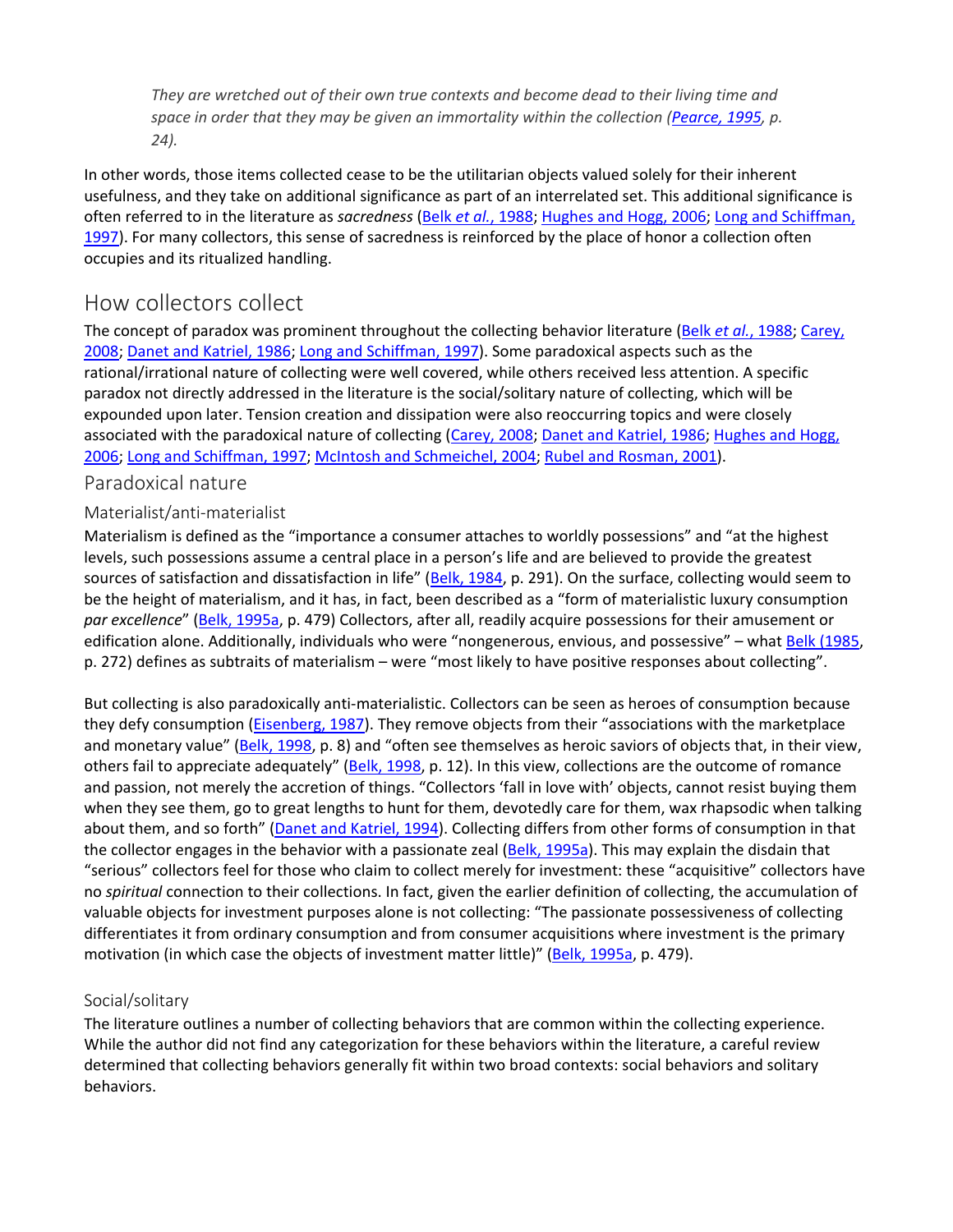Social behaviors of the collector include hunting, networking, sharing and consulting. Collectors often exhibit a hunting behavior as they stalk the next item for their collection, and they must contend with competing "hunters" for their prize [\(Formanek, 1994;](https://www.emerald.com/insight/content/doi/10.1108/JCM-05-2017-2224/full/html#ref020) [Long and Schiffman, 1997\)](https://www.emerald.com/insight/content/doi/10.1108/JCM-05-2017-2224/full/html#ref031). In addition, the hunting activity may be collaborative as well as competitive as when collectors form social networks [\(Long and Schiffman, 1997\)](https://www.emerald.com/insight/content/doi/10.1108/JCM-05-2017-2224/full/html#ref031). These networks may include collecting clubs or close relationships with fellow "hunters" where collecting knowledge is exchanged.

Sharing and consulting are additional forms of social behaviors that are related. Because collecting is "generally a socially approved activity" [\(Belk, 1995a,](https://www.emerald.com/insight/content/doi/10.1108/JCM-05-2017-2224/full/html#ref008) p. 480), sharing among collectors – defined as allowing others to view and admire the collection – is a common collector behavior. Consulting constitutes an alternate form of sharing, but instead of an actual collection being shared, the collector shares knowledge and expertise. Sharing and consulting serve a "legitimizing function" which validates the collector's items as being worthy of collecting [\(Hughes and Hogg, 2006,](https://www.emerald.com/insight/content/doi/10.1108/JCM-05-2017-2224/full/html#ref028) p. 125) and to expand self-esteem through acquisition of "expert status" [\(McIntosh](https://www.emerald.com/insight/content/doi/10.1108/JCM-05-2017-2224/full/html#ref033)  [and Schmeichel, 2004\)](https://www.emerald.com/insight/content/doi/10.1108/JCM-05-2017-2224/full/html#ref033).

Solitary behaviors include researching, cataloging, displaying and admiring. Researching behavior includes gathering of information (building expertise), planning (developing a hunting plan of action) and courtship (forming an attachment with the desired object) [\(McIntosh and Schmeichel, 2004\)](https://www.emerald.com/insight/content/doi/10.1108/JCM-05-2017-2224/full/html#ref033). Cataloging includes the solitary and "detailed process of organizing and codifying" [\(Hughes and Hogg, 2006,](https://www.emerald.com/insight/content/doi/10.1108/JCM-05-2017-2224/full/html#ref028) p. 125) the collection. With the exception of personal collections that are displayed in public museums, the vast majority of collections exist within personal environments for the primary benefit of the collector. Thus, the displaying of collections is primarily a solitary behavior. Finally, admiring is an experiential form of consumption for the collector that "focuses on the symbolic, hedonic, and esthetic nature of consumption" [\(Holbrook and Hirschman, 1982,](https://www.emerald.com/insight/content/doi/10.1108/JCM-05-2017-2224/full/html#ref027) p. 132) while directing the collector toward "fantasies, feelings, and fun" of the experience of consumption (Holbrook [and Hirschman, 1982\)](https://www.emerald.com/insight/content/doi/10.1108/JCM-05-2017-2224/full/html#ref027).

#### Rational/irrational

Collectors often exhibit both rational and irrational behaviors. They weigh a number of variables to make critical decisions about what objects should enter their collections [\(Long and Schiffman, 1997\)](https://www.emerald.com/insight/content/doi/10.1108/JCM-05-2017-2224/full/html#ref031). How else but rational can one describe the methodical completion of interrelated sets through the weighing of price against issues of quality and rarity?

At the same time, a collector's passion may override rational concerns. Price may become no barrier, dreams of the collectible may dominate thoughts, and the irresistible and insatiable urge of collecting may alienate the collector from family members [\(Baekeland, 1981;](https://www.emerald.com/insight/content/doi/10.1108/JCM-05-2017-2224/full/html#ref003) [Gelber, 1992;](https://www.emerald.com/insight/content/doi/10.1108/JCM-05-2017-2224/full/html#ref022) [Long and Schiffman, 1997\)](https://www.emerald.com/insight/content/doi/10.1108/JCM-05-2017-2224/full/html#ref031). From a solely financial investment perspective, collecting is often not rational as collectibles tend to perform less favorably than traditional investments [\(Frey and Eichenberger, 1995\)](https://www.emerald.com/insight/content/doi/10.1108/JCM-05-2017-2224/full/html#ref021).

What is collected also highlights the rational and irrational nature of collecting. While high-ticket items like antique cars or wristwatches may be rational because of their innate and long-term monetary value, "how does one rationally explain the collecting of matchbook covers, Crackerjack toys, belt buckles, salt cellars, Aunt Jemima, etc.?" [\(Carey, 2008,](https://www.emerald.com/insight/content/doi/10.1108/JCM-05-2017-2224/full/html#ref014) p. 336).

#### Other tensions

Tensions, specifically those related to items in the collection and the collection itself, were most often mentioned in the literature. [Danet and Katriel \(1994,](https://www.emerald.com/insight/content/doi/10.1108/JCM-05-2017-2224/full/html#ref016) p. 264) point out that "collectors intentionally create an agenda for the production of, and reduction of, manageable tension." This tension connects the two primary themes of collecting: pursuit of the collectible and closure of the collection [\(Carey, 2008;](https://www.emerald.com/insight/content/doi/10.1108/JCM-05-2017-2224/full/html#ref014) Danet and Katriel, [1986;](https://www.emerald.com/insight/content/doi/10.1108/JCM-05-2017-2224/full/html#ref015) [Long and Schiffman, 1997\)](https://www.emerald.com/insight/content/doi/10.1108/JCM-05-2017-2224/full/html#ref031). Thus: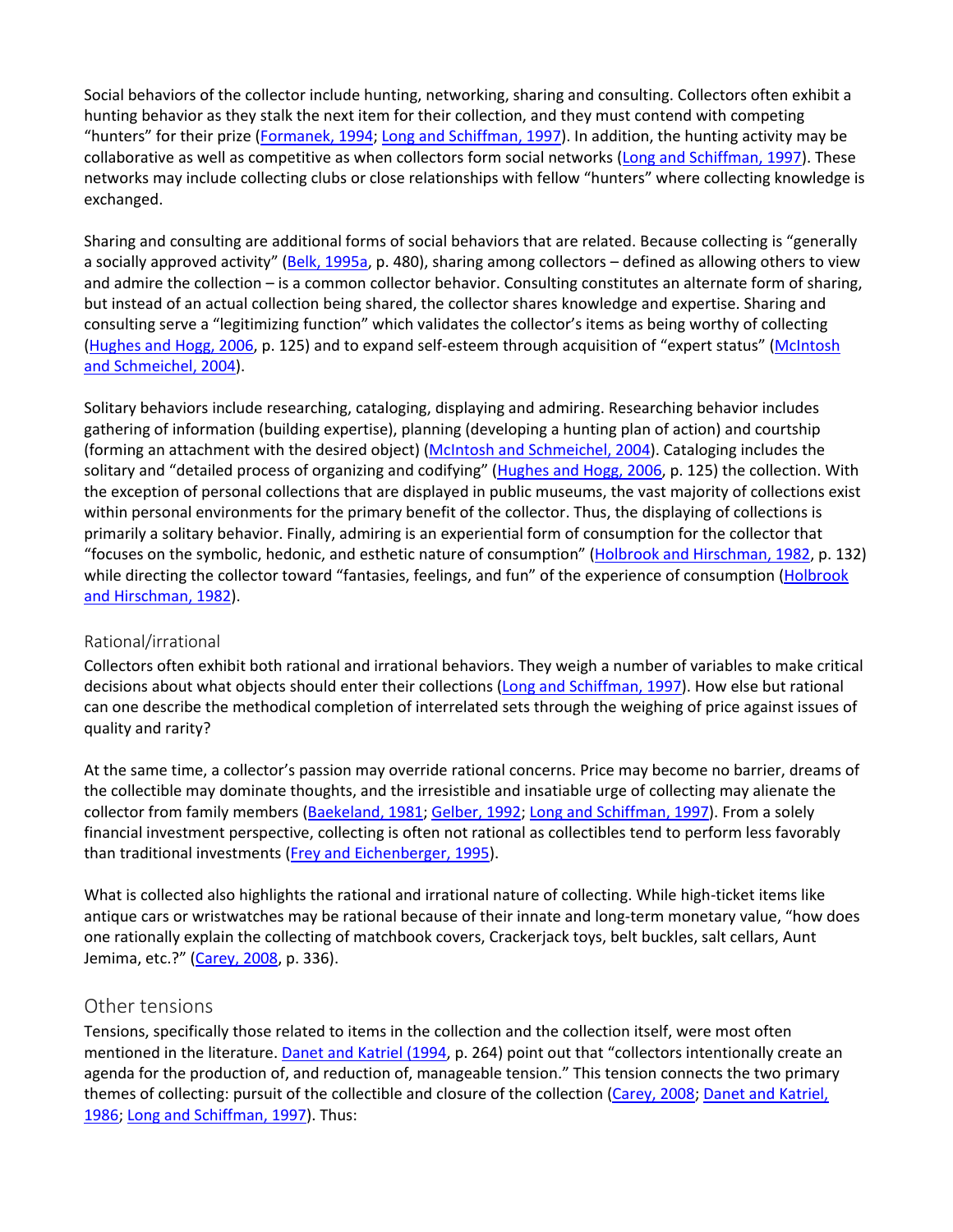*Collector is like a tension machine, providing both the means for building tension (seeking another object for the collection) and the method to reduce this tension (adding another object to the collection) [\(Long and Schiffman, 1997,](https://www.emerald.com/insight/content/doi/10.1108/JCM-05-2017-2224/full/html#ref031) p. 506).*

This tension even includes the disposition of the collection when the collector nears death. At this point the collector must balance the tension between "holding onto special objects and controlling their future biographies" (Price *et al.*[, 2000,](https://www.emerald.com/insight/content/doi/10.1108/JCM-05-2017-2224/full/html#ref040) p. 184).

One might try to draw a parallel between the desire for an object and its acquisition as a form of needsatisfaction process. This might be true to a degree – the collector feels a short-term sense of satisfaction in the acquisition – but in a larger sense, this would be misguided. Ask any collector whether they are satisfied with the state of their collection and you would likely hear about the next planned acquisition. In fact, though collectors desire to complete a collection, they often postpone its completion by seeking the same objects of higher quality (e.g. higher graded baseball card) or redefining the collection itself (e.g. American League *and* National League baseball cards). This desire to keep the collection going through postponement of its completion can be tied to the collector's identity. As **Belk et al.** [\(1988,](https://www.emerald.com/insight/content/doi/10.1108/JCM-05-2017-2224/full/html#ref013) p. 551) note: "If one is a collector and there is nothing left to collect, who is one then?".

# Theoretical background and research propositions

Whether a collector should be categorized as "good" or "bad," overlooks a more fundamental point: an individual's identity as a collector coexists alongside many other social and solitary identities. As [Stryker \(2002,](https://www.emerald.com/insight/content/doi/10.1108/JCM-05-2017-2224/full/html#ref049) p. 60) states, "one may have a long list of identities, limited only by the number of structured role relationships one is involved in." In other words, one is never just a collector, he or she may also simultaneously be a scholar, parent, leader, volunteer…and each of these identities may bring its own motivations to the collecting activity. A historian may collect because they are interested in studying and preserving the past, a parent might collect mementos of their child to preserve personal histories, and a child might collect to help discover new worlds and revel in their complexity.

In this section, some relevant theories that help explain collecting behaviors are examined and then these are tied to the motivations that may explicate these behaviors.

#### Identity and social identity theories

Buying behaviors, such as collecting, are closely intertwined with perceptions of identity [\(Langner](https://www.emerald.com/insight/content/doi/10.1108/JCM-05-2017-2224/full/html#ref030) *et al.*, 2013). As consumers engage in collecting activities, their self-identity and social identities are dynamically constructed. Identity and social identity theories are examined for their ability to explain how collectors construct and maintain these relevant identities.

Identity theory, which has its roots in sociology, proposes that individuals are made up of discrete identities and that these identities exist within a hierarchy of salience that guide behavioral outcomes [\(Stets and Burke, 2000;](https://www.emerald.com/insight/content/doi/10.1108/JCM-05-2017-2224/full/html#ref047) [Stryker,](https://www.emerald.com/insight/content/doi/10.1108/JCM-05-2017-2224/full/html#ref048) [1968, 2002;](https://www.emerald.com/insight/content/doi/10.1108/JCM-05-2017-2224/full/html#ref049) [Stryker and Burke, 2000\)](https://www.emerald.com/insight/content/doi/10.1108/JCM-05-2017-2224/full/html#ref050). For example, an individual in a given situation whose parental identity is most salient can be expected to behave in ways consistent with a parental role.

In contrast, social identity theory, which has its roots in psychology, concerns social groups and their interrelations (Hogg *et al.*[, 1995;](https://www.emerald.com/insight/content/doi/10.1108/JCM-05-2017-2224/full/html#ref025) [Stets and Burke, 2000\)](https://www.emerald.com/insight/content/doi/10.1108/JCM-05-2017-2224/full/html#ref047). These social groups are sets of "individuals who hold a common social identification or view themselves as members of the same social category" [\(Stets and Burke,](https://www.emerald.com/insight/content/doi/10.1108/JCM-05-2017-2224/full/html#ref047)  [2000,](https://www.emerald.com/insight/content/doi/10.1108/JCM-05-2017-2224/full/html#ref047) p. 225). Salience within social identity theory concerns "the activation of an identity in a situation" in which the identity endeavors to increase its influence upon the group [\(Stets and Burke, 2000,](https://www.emerald.com/insight/content/doi/10.1108/JCM-05-2017-2224/full/html#ref047) p. 229).

These theories are obviously different. Hogg *et al.* [\(1995\)](https://www.emerald.com/insight/content/doi/10.1108/JCM-05-2017-2224/full/html#ref025) note that these theories "occupy parallel but separate universes, with virtually no cross-referencing" and that while: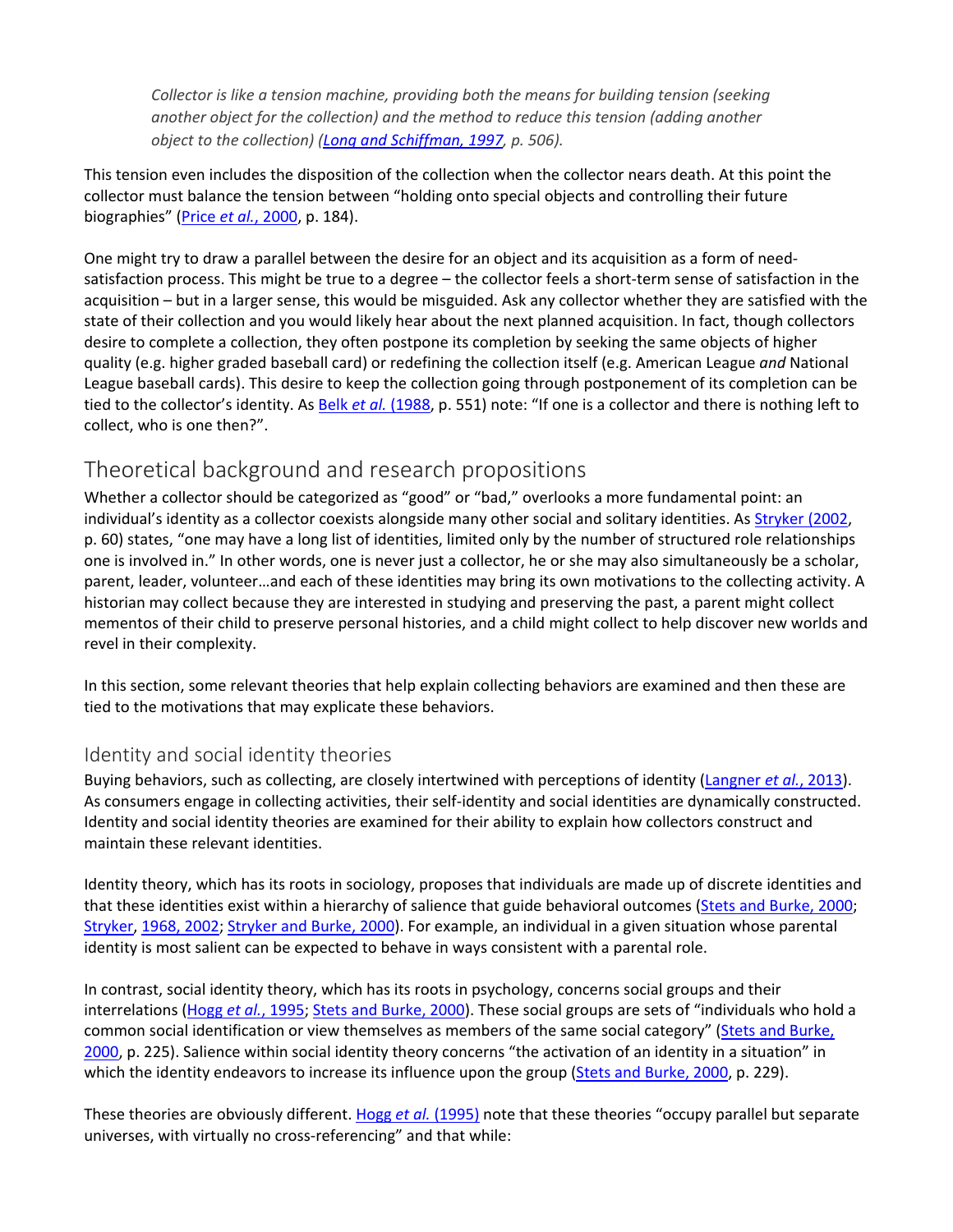*Identity theory may be more effective in dealing with chronic identities and with interpersonal social interaction…social identity theory may be more useful in exploring intergroup dimensions and in specifying the socio cognitive generative details of identity dynamics (1995, p. 255).*

[Stets and Burke \(2000,](https://www.emerald.com/insight/content/doi/10.1108/JCM-05-2017-2224/full/html#ref047) p. 234), however, found that the differences between these theories:

*Originated in a view of the group as the basis for identity (who one is) held by social identity theory and in a view of the role as a basis for identity (what one does) held by identity theory.*

Further, Stets and Burke found that "being [who one is] and doing [what one does] are both central features of one's identity." Regardless of whether one decides to view these two theories as fundamentally the same or different, both theories provide explanatory power for both social and solitary behaviors, the same behaviors that have relevance to collecting.

In the proposed model, the collector salient identity does not prescribe a specific theory-based salient identity. At any specific time, this collector salient identity may be a member of any number of social groups (e.g. collecting club, online social network) or play one of many collector roles (e.g. historian, investor).

[Kleine](https://www.emerald.com/insight/content/doi/10.1108/JCM-05-2017-2224/full/html#ref029) *et al.* (1993) explain that "the prominence of an identity in a person's self-structure influences the frequency with which its related, self-fulfilling behaviors are enacted." In other words, the strength of a collector salient identity to an individual will determine how often collecting behaviors are initiated. Thus:

*P1.* The collector salient identity drives collecting behaviors.

Self-determination theory concerns the motivation behind the choices individuals make without external influence [\(Ryan, 1993;](https://www.emerald.com/insight/content/doi/10.1108/JCM-05-2017-2224/full/html#ref042) [Ryan and Deci, 2003\)](https://www.emerald.com/insight/content/doi/10.1108/JCM-05-2017-2224/full/html#ref043). Its effects are constructive in that an individual's goals, values and behaviors become central to one's self-concept. [Ryan and Deci \(2003\)](https://www.emerald.com/insight/content/doi/10.1108/JCM-05-2017-2224/full/html#ref043) propose three psychological needs that are necessary to motivate the self to initiate specific behaviors. These three are *autonomy*, feelings of control and agency over one's decisions; *competence*, feelings of effectiveness and control over personal outcomes; and *relatedness*, feelings of connectedness with others. Of these, autonomy and competence are the basis for intrinsic motivation (i.e. willingness to engage in activities that are interesting and fulfilling in their own right).

Previous research has shown that "stronger identity formation leads to increased perceptions of autonomy and competence, and feelings of competence then foster intrinsic motivation" [\(Faye and Sharpe, 2008,](https://www.emerald.com/insight/content/doi/10.1108/JCM-05-2017-2224/full/html#ref019) p. 195). Therefore, through the development of autonomy and competence a collector salient identity drives collecting motivations ( $Figure 1$ ). Thus:

*P2.* Collector salient identity drives collecting motives.

#### Collecting motives

The identity of the collector and the motives behind collecting are closely tied. [Formanek \(1994\)](https://www.emerald.com/insight/content/doi/10.1108/JCM-05-2017-2224/full/html#ref020) collected responses from a variety of collectors to establish a taxonomy of collecting motives and found that most collecting motives fall into five broad categories. One, self-relevance: those who collect as a defense against negative affect, as a personal challenge, and to maintain self-esteem. Two, social relevance: those who collect to maintain social ties with other collectors. Three, historical preservation and continuity: those who collect to maintain a sense of past into the future. Four, financial investment: those who seek financial benefits through their collecting. Five, addiction: those that are compelled to collect because they have become addicted to the feelings of desire or excitement of discovery and possession.

[Pearce \(1993\)](https://www.emerald.com/insight/content/doi/10.1108/JCM-05-2017-2224/full/html#ref037) offers a diverse list of motivations for collecting: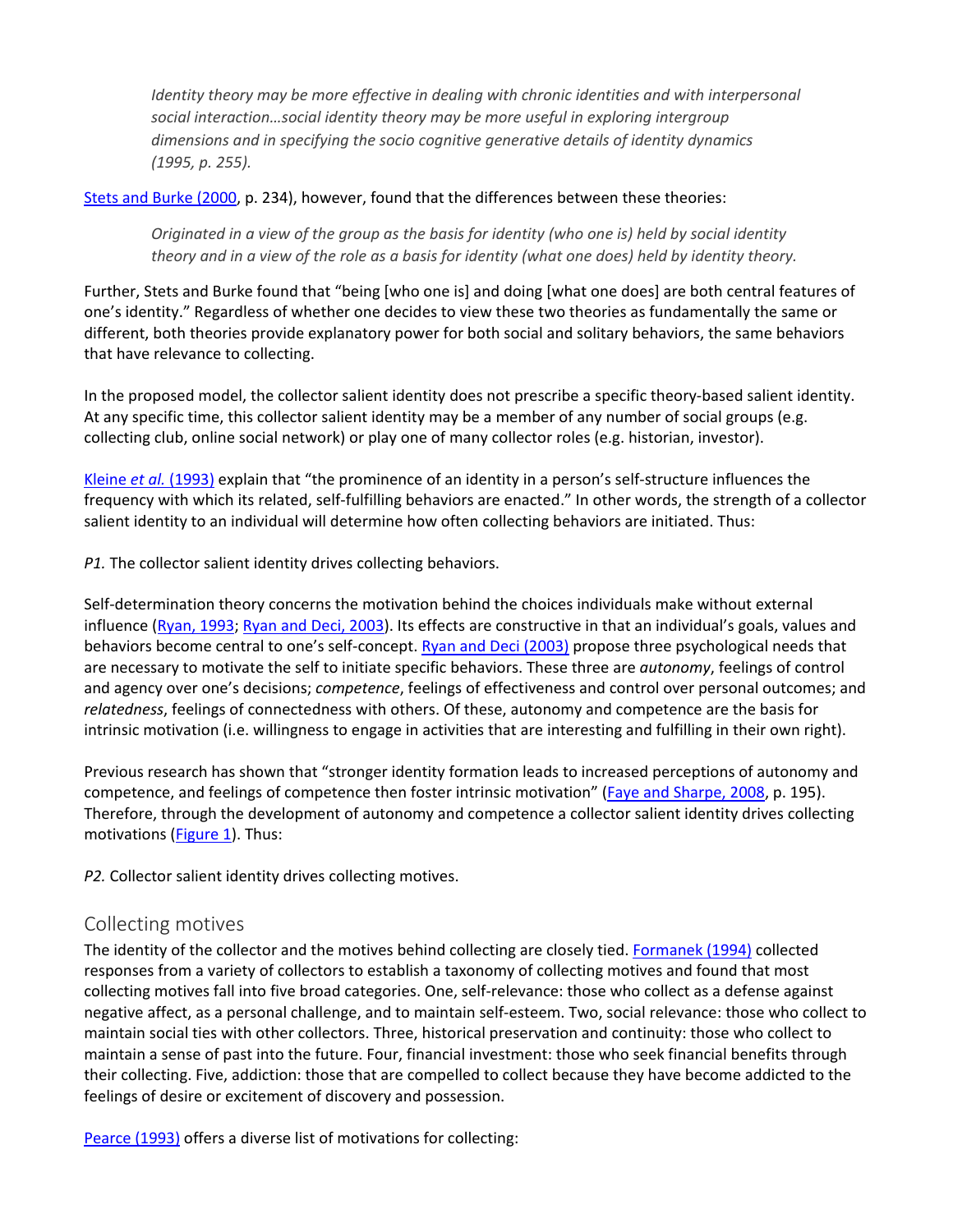*Leisure, aesthetics, competition, risk, fantasy, a sense of community, prestige, domination, sensual gratification, sexual foreplay, desire to reframe objects, the pleasing rhythm of sameness and difference, ambition to achieve perfection, extending the self, reaffirming the body, producing gender identity, and achieving immortality (cited in [McIntosh and](https://www.emerald.com/insight/content/doi/10.1108/JCM-05-2017-2224/full/html#ref033)  [Schmeichel, 2004\)](https://www.emerald.com/insight/content/doi/10.1108/JCM-05-2017-2224/full/html#ref033).*

Other motivations found in the literature include envy [\(Subkowski, 2006\)](https://www.emerald.com/insight/content/doi/10.1108/JCM-05-2017-2224/full/html#ref051), psychological security [\(Belk, 1995a;](https://www.emerald.com/insight/content/doi/10.1108/JCM-05-2017-2224/full/html#ref008) [Muensterberger, 1994\)](https://www.emerald.com/insight/content/doi/10.1108/JCM-05-2017-2224/full/html#ref035), financial security (Belk *et al.*[, 1991\)](https://www.emerald.com/insight/content/doi/10.1108/JCM-05-2017-2224/full/html#ref012), legitimization (Belk *et al.*[, 1991\)](https://www.emerald.com/insight/content/doi/10.1108/JCM-05-2017-2224/full/html#ref012), play [\(Danet and](https://www.emerald.com/insight/content/doi/10.1108/JCM-05-2017-2224/full/html#ref016)  [Katriel, 1994\)](https://www.emerald.com/insight/content/doi/10.1108/JCM-05-2017-2224/full/html#ref016) and power [\(Belk, 1998\)](https://www.emerald.com/insight/content/doi/10.1108/JCM-05-2017-2224/full/html#ref010).

Unfortunately, consumer research to date has not explored collecting motives in a focused, theory-driven manner. For instance, few studies have explored the impact of dispositional variables and the role they serve as drivers of collecting behaviors. Below, a number of dispositional variables are introduced and their potential to serve as motivators of collecting behavior are explored.

#### Mortality salience

Terror management theory maintains that mankind's highly evolved cognitive abilities have uniquely gifted us with the capacity for self-reflective thought and that these thoughts in turn have shouldered humans with the burdensome realization of the awareness and inevitability of our own death (i.e. mortality salience) [\(Greenberg](https://www.emerald.com/insight/content/doi/10.1108/JCM-05-2017-2224/full/html#ref023)  *et al.*[, 1986\)](https://www.emerald.com/insight/content/doi/10.1108/JCM-05-2017-2224/full/html#ref023). To defend against the potential terror this realization can provoke, individuals compensate by "creating culture and putting faith in cultural worldviews" [\(Arndt](https://www.emerald.com/insight/content/doi/10.1108/JCM-05-2017-2224/full/html#ref001) *et al.*, 2004). These cultures and worldviews increase self-esteem and "may reduce death-related anxiety by offering the hope of immortality, either symbolically or literally, to those who engage in culturally valued activity" [\(McIntosh and Schmeichel, 2004\)](https://www.emerald.com/insight/content/doi/10.1108/JCM-05-2017-2224/full/html#ref033). Belk [\(1988\)](https://www.emerald.com/insight/content/doi/10.1108/JCM-05-2017-2224/full/html#ref007) provides additional theoretical footing for this idea through his theory of extended self, postulating that consumers use possessions as a quest for immortality. Mortality salience also likely plays a role in the disposition of collections when collectors must face the fact that they will not be able to take care of the collection indefinitely and the choice of bequeathing the collection – rather than liquidating it – provides some control over the "future biographies" (Price *et al.*[, 2000\)](https://www.emerald.com/insight/content/doi/10.1108/JCM-05-2017-2224/full/html#ref040) of the collected objects.

Given the socially acceptable (i.e. culturally valued) nature of collecting and the personal nature of what is collected, it follows that mortality salience may serve as motivator for collectors and a driver of collecting behaviors.

#### Need for uniqueness

In the late 1970s, [Snyder and Fromkin \(1977\)](https://www.emerald.com/insight/content/doi/10.1108/JCM-05-2017-2224/full/html#ref046) rejected the notion that all abnormal behaviors were necessarily maladaptive. They developed a theory of uniqueness that helps explain individuals who "convey a positive striving for differentness relative to other people" [\(Snyder and Fromkin, 1977,](https://www.emerald.com/insight/content/doi/10.1108/JCM-05-2017-2224/full/html#ref046) p. 518). This theory was then used as the starting point for a consumer-focused need for uniqueness scale (Tian *et al.*[, 2001\)](https://www.emerald.com/insight/content/doi/10.1108/JCM-05-2017-2224/full/html#ref053), which builds on Snyder and Fromkin's original scale to form a second order construct comprising three factors. First is *creative choice counterconformity*, which refers to the consumer seeking "social differentness from most others but making selections that would likely be considered good choices by those others" (Tian *et al.*[, 2001,](https://www.emerald.com/insight/content/doi/10.1108/JCM-05-2017-2224/full/html#ref053) p. 52). Second is *unpopular choice counterconformity*, which refers to the "selection or use of products and brands that deviate from group norms and thus risk social disapproval that consumers withstand in order to establish their differentness from others" (Tian *et al.*[, 2001,](https://www.emerald.com/insight/content/doi/10.1108/JCM-05-2017-2224/full/html#ref053) p. 52). And finally, *avoidance of similarity*, which refers to the "loss of interest in, or discontinued use of, possessions that become commonplace in order to move away from the norm and reestablish one's differentness" (Tian *et al.*[, 2001,](https://www.emerald.com/insight/content/doi/10.1108/JCM-05-2017-2224/full/html#ref053) p. 53).

Because individuals extend themselves through their possessions [\(Belk, 1988\)](https://www.emerald.com/insight/content/doi/10.1108/JCM-05-2017-2224/full/html#ref007) and collections tend to be important and personal to the collector, it follows that some collectors likely use their collections to express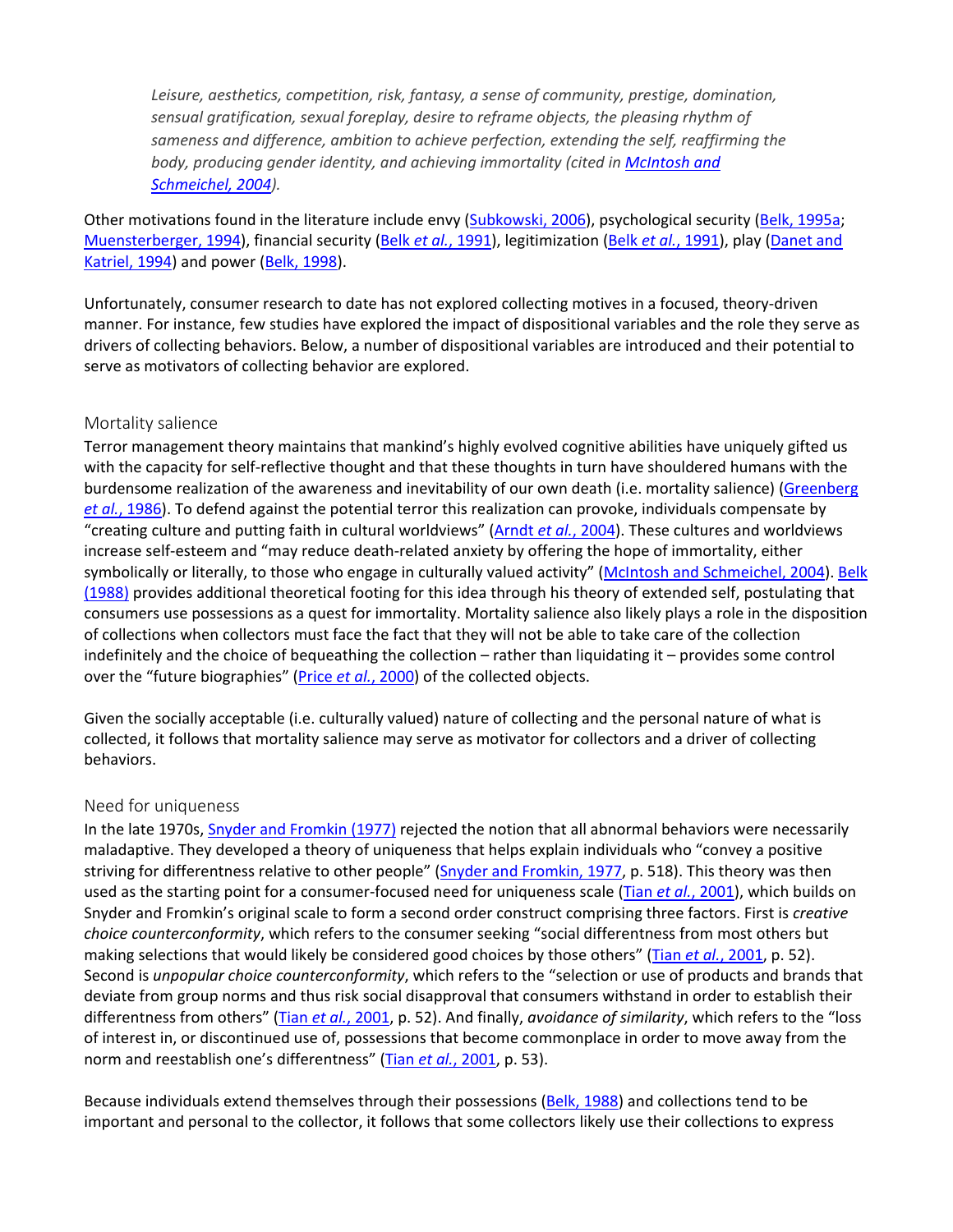their individuality and uniqueness. Their need for uniqueness would also likely serve as motivating factor driving collecting behaviors.

#### Brand attachment

For some collectors, brand is an integral and inextricable part of the collecting experience. Many collectors use branded products as the basis for their collections (e.g. Coca-Cola, Major League Baseball, Precious Memories, etc.) or they collect objects from multiple brands across a product category (e.g. whiskies, games, watches) [\(Slater, 2001\)](https://www.emerald.com/insight/content/doi/10.1108/JCM-05-2017-2224/full/html#ref045). [Whan Park](https://www.emerald.com/insight/content/doi/10.1108/JCM-05-2017-2224/full/html#ref054) *et al.* (2010) developed the construct of brand attachment to describe "the strength of the bond connecting the brand with the self" [\(Whan Park](https://www.emerald.com/insight/content/doi/10.1108/JCM-05-2017-2224/full/html#ref054) *et al.*, 2010, p. 2). This attachment is critical because it should impact behaviors that will help promote brand profitability and customer lifetime value. As collectors build their collections based on branded objects, the attachment they have toward the brand will likely grow and motivate further collecting behavior, namely acquisition.

Mortality salience, need for uniqueness and brand attachment are just a few of the potential dispositional variables that might play a role in motivating collecting behaviors. This is an area in need of extensive research attention, but extant literature does point toward a connection between collector dispositional variables and related collecting behaviors (e.g. mortality salience leading to the desire to control the future biographies of collected objects). Thus:

*P3.* Collecting motives drive collecting behaviors.

#### Goal feedback

I-D compensation theory states that the incidence of social psychological phenomena such as mortality salience are "moderated by the status of a person's relationship with the environment" [\(Martin, 1999,](https://www.emerald.com/insight/content/doi/10.1108/JCM-05-2017-2224/full/html#ref034) p. 195). Put simply, I-D compensation theory proposes "individuals function optimally when they receive frequent feedback that they are progressing toward their goals and that their efforts will pay off" [\(Martin, 1999,](https://www.emerald.com/insight/content/doi/10.1108/JCM-05-2017-2224/full/html#ref034) p. 199). A primary means by which individuals can measure goal progress on important issues is to compare their progress against others with similar goals, as is common in organizations [\(Ashford, 1986\)](https://www.emerald.com/insight/content/doi/10.1108/JCM-05-2017-2224/full/html#ref002). In this conceptualization of the goal feedback construct, feedback would be measured by how the collector compares his or her collecting behaviors, collecting successes and external esteem against other collectors.

Goals are a critical influence on decision-making and guide consumer choice and behavior [\(Bagozzi and Dholakia,](https://www.emerald.com/insight/content/doi/10.1108/JCM-05-2017-2224/full/html#ref004)  [1999\)](https://www.emerald.com/insight/content/doi/10.1108/JCM-05-2017-2224/full/html#ref004). Because collecting is a highly goal-oriented activity, it follows that collectors seek feedback on their progress based on the motivation for the very behaviors associated with collecting. In fact, McIntosh and [Schmeichel \(2004,](https://www.emerald.com/insight/content/doi/10.1108/JCM-05-2017-2224/full/html#ref033) p. 85) conclude that "collectors are drawn to collecting as a means of bolstering the self by setting up goals that are tangible and provide the collector with concrete feedback of progress." Thus:

*P4.* Goal feedback strengthens the motivation to engage in social and solitary collecting behaviors.

#### Collecting behaviors and tension management

Collecting incorporates three comprehensive processes: acquisition, possession and disposition [\(Belk, 1982;](https://www.emerald.com/insight/content/doi/10.1108/JCM-05-2017-2224/full/html#ref005) [Hanson, 1980\)](https://www.emerald.com/insight/content/doi/10.1108/JCM-05-2017-2224/full/html#ref024). These are not collecting stages as the collector might be involved in all three processes simultaneously depending on the state of the collection and the motivations of the collector. For example, a collector might be in the process of adding a new object to a collection while also removing another item, all while current objects in the collection are admired, shared, cataloged, etc.

A thorough review of the consumer collecting literature reveals a number of collecting-related behaviors, each of which fits within the above collecting processes. Each also contributes to intra-process tensions related to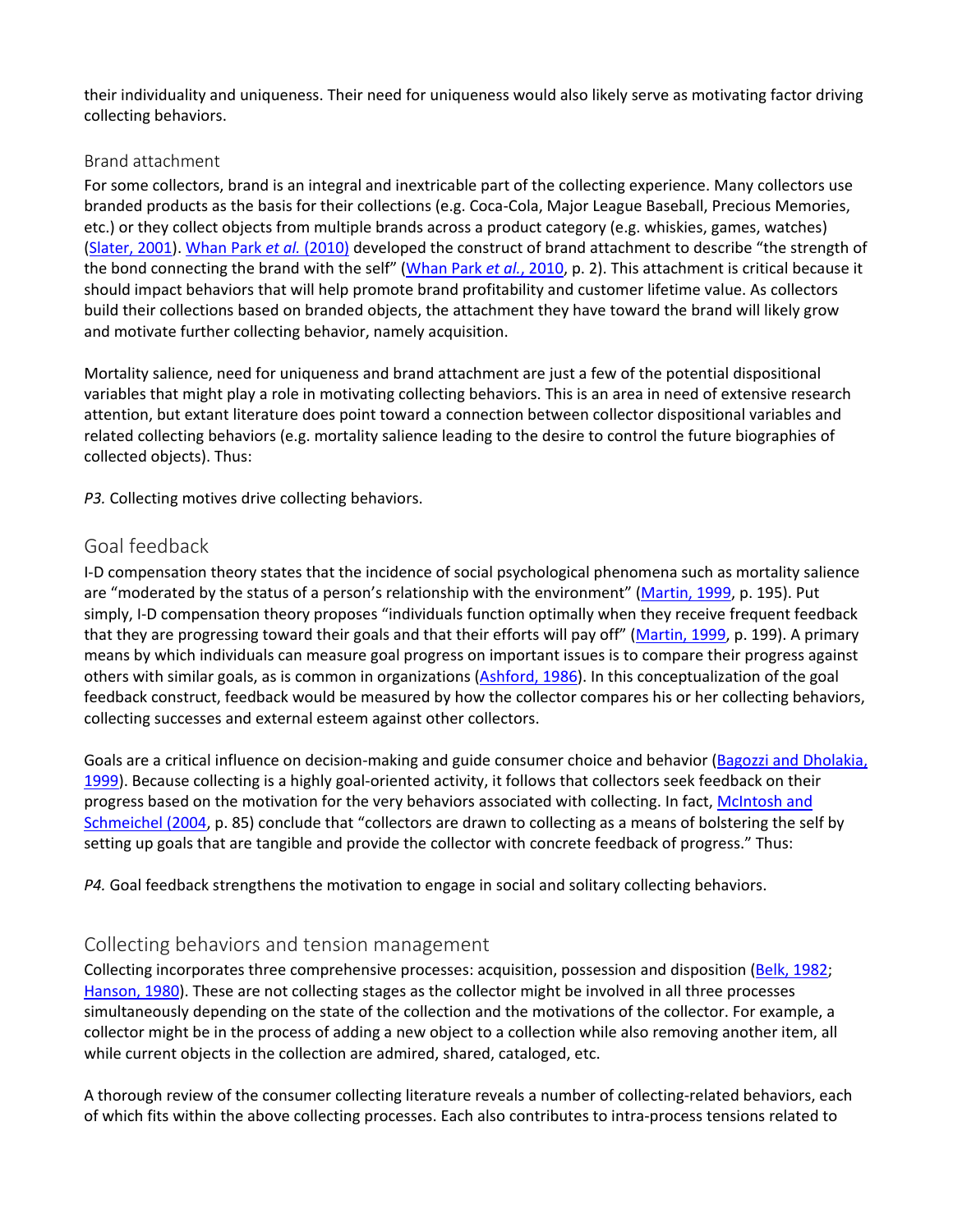their social or solitary nature as described earlier. [Table I](https://www.emerald.com/insight/content/doi/10.1108/JCM-05-2017-2224/full/html#tbl1) illustrates the three processes of collecting and the tensions that exist between social and solitary collecting behaviors.

The acquisition process includes all those behaviors related to adding objects to one's collection. For example, tensions between *hunting* and *researching* are evident when the passion of hunting behavior takes hold and the consideration of price, quality and rarity determined through careful research are tossed aside [\(Danet and](https://www.emerald.com/insight/content/doi/10.1108/JCM-05-2017-2224/full/html#ref016)  [Katriel, 1994\)](https://www.emerald.com/insight/content/doi/10.1108/JCM-05-2017-2224/full/html#ref016). *Networking* and *researching* behaviors may also breed tension in the collector. A collecting community often sets standards and value for collectibles [\(Carey, 2008\)](https://www.emerald.com/insight/content/doi/10.1108/JCM-05-2017-2224/full/html#ref014) that may be at odds with the standards and values set by the individual collector through researching activities. A "priceless" collectible could have little or no value to a collector's social network. This may force the collector to reassess what type of value the object truly holds (perhaps nostalgic value rather than monetary).

Being a materialistic pursuit, collecting can also create tension related to feelings of envy and jealousy[\[1\]](https://www.emerald.com/insight/content/doi/10.1108/JCM-05-2017-2224/full/html#fn001) (Belk, [1984\)](https://www.emerald.com/insight/content/doi/10.1108/JCM-05-2017-2224/full/html#ref011), as when the collector is forced to evaluate his or her collection in light of competing collections. Jealousy can create materialistic tension between *sharing* and *displaying* collector behaviors within the possession process. This jealousy, like the envy possible during networking behaviors, is borne from the competitive nature of collecting. A collector must balance the desire to "show off" his or her collection with the reality that the collection then becomes public knowledge and potentially coveted by others. Tensions between c*onsulting* and *admiring* behaviors underscore the "business vs pleasure" tensions that can permeate collecting. On the one hand, the collecting activity may provide tremendous hedonic benefit to the collector and impart expert knowledge through many of the behaviors related to collecting. On the other hand, the collector risks blurring the lines between being an amateur and professional. Acquiring expert knowledge may shift the collector into the social role of expert and the collecting activity may then become "work" and lose its hedonic benefit (e.g. when a collector becomes a dealer). This transformation often takes place as collectors sell objects to upgrade their collections and the selling activity begins to take over [\(Rubel and Rosman, 2001\)](https://www.emerald.com/insight/content/doi/10.1108/JCM-05-2017-2224/full/html#ref041). As Rubel and Rosman [\(2001,](https://www.emerald.com/insight/content/doi/10.1108/JCM-05-2017-2224/full/html#ref041) p. 323) point out, "scratch a dealer and you will find a collector".

Finally, the disposition process covers those behaviors involved in concluding the collection. The primary decision a collector must make is determining to whom the collection is transferred. This decision is commonly made toward the end of one's life, but this could also cover any instance where a collector feels the need to dispose of a collection. The social/solitary tension of the disposition process is revealed when a collector must answer the question: Will the collection be sold within a broader social network of fellow collectors, donated to another actor, or will the collection be kept personally close, willed to a family member or friend? This tension between liquidating and bequeathing can be one of the most difficult and emotional that any collector can face (Price *et al.*[, 2000\)](https://www.emerald.com/insight/content/doi/10.1108/JCM-05-2017-2224/full/html#ref040). Unfortunately, collectors that fail to make any decision may doom their collections to a dumpster or garage sale as they may become a burden for uninterested family members.

Collecting behaviors operate within each of the collecting processes. These behaviors often work at crosspurposes resulting in tensions that impact the collector across social/solitary activities. Thus:

*P5.* Collecting behaviors produce, maintain and alleviate social and solitary tensions.

#### Collector salient identity reinforcement

[Kleine](https://www.emerald.com/insight/content/doi/10.1108/JCM-05-2017-2224/full/html#ref029) *et al.* (1993) use social-identity theory to tie products to people through their specific identities and that the importance (salience) of this identity "drives them to enact its behavior, using identity-associated products" (1993, p. 210). Further, Kleine *et al.* state that the "more identity-related things we have, the more empowered (ergo confident) we feel about our ability to perform in the identity" [\(Kleine](https://www.emerald.com/insight/content/doi/10.1108/JCM-05-2017-2224/full/html#ref029) *et al.*, 1993, p. 228). Extended to collecting behavior, the behaviors that result in the acquisition, possession and disposition of collections empower the activation and salience of the collector identity. Additionally, because individuals "give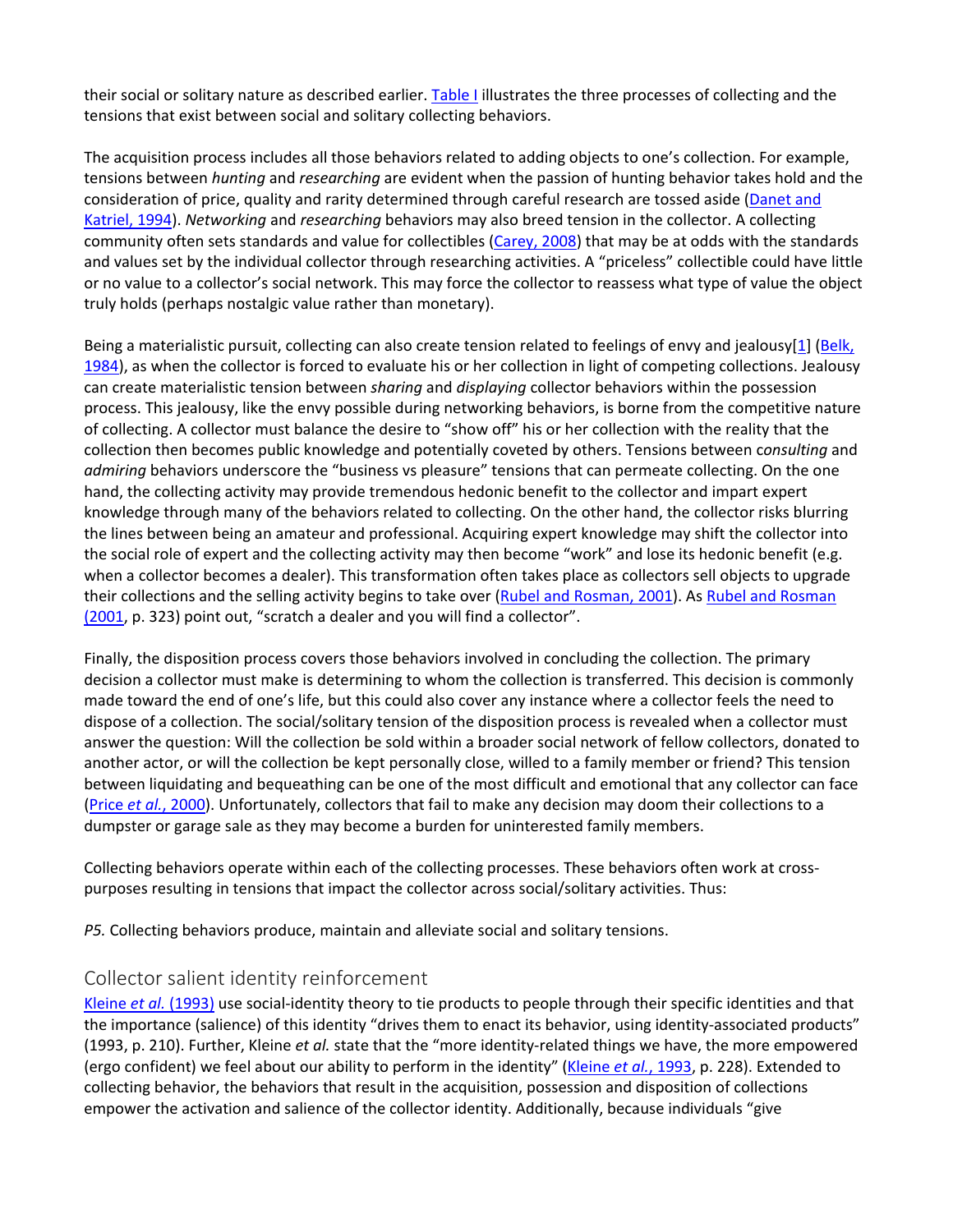prominence to those identities [they] perform well" [\(Kleine](https://www.emerald.com/insight/content/doi/10.1108/JCM-05-2017-2224/full/html#ref029) *et al.*, 1993, p. 224), the salient identity is further bolstered. Thus:

*P6.* Collecting behaviors reinforce the collector salient identity.

# Discussion

Through the synthesis of collecting behavior literature and psychological and social psychological theories, this paper provides a conceptual model and research propositions to extend knowledge of consumer collecting behavior. specifically, the model proposes a collector salient identity and collecting motivations that drive tension-filled social and solitary collecting behaviors and these behaviors lead to a reinforcement of the collector salient identity. further, a number of dispositional constructs that may motivate collecting behaviors and a framework of social and solitary collecting behaviors organized by collecting process were presented.

The proposed conceptual model and theoretical insights also offer potential direction for managers as well as lead to questions which may drive future research. these are examined next.

#### Managerial relevance

The proposed conceptual model provides insight into how identity and motivation drive consumer collecting behavior and how tensions may operate between those behaviors. For managers at firms selling collectibles, providing collecting-oriented services, or managing collected brands, these insights may help in several ways.

Managers who are able to activate the collector salient identity or appeal directly to a consumer's identity as a collector might find the best results for their marketing efforts. But how does one activate a collector salient identity? [Kleine](https://www.emerald.com/insight/content/doi/10.1108/JCM-05-2017-2224/full/html#ref029) *et al.* (1993) demonstrate that three components are key to the activation of identity salience. One, *social connections* is the ability for bonds with others focused on a particular activity (e.g. collecting) to predict identity salience around that activity (e.g. collector salient identity). Social connections have also been shown to increase the stability of the salient identity [\(Serpe, 1987\)](https://www.emerald.com/insight/content/doi/10.1108/JCM-05-2017-2224/full/html#ref044). Managers could help activate the salience and increase the stability of the collector salient identity by encouraging brand collector meet-ups and by building brand communities [\(McAlexander](https://www.emerald.com/insight/content/doi/10.1108/JCM-05-2017-2224/full/html#ref032) *et al.*, 2002; [Muniz and O'Guinn, 2001\)](https://www.emerald.com/insight/content/doi/10.1108/JCM-05-2017-2224/full/html#ref036). Two, building off of social connections, *identity-related esteem* explains that identity salience is derived from the "appraisals received from social connections" (Kleine *et al.*, p. 224). To help activate the collector salient identity, a brand or service firm might reach out to current customers and ask for them to nominate fellow collectors that they admire. This could be used not only to activate the collector salient identity of the nominee but also as an opportunity to extend a special promotion to them as well. A brand or service firm could also mine public social media feeds to directly praise particularly impressive collectors. Three, identity salience is also strengthened by *media connections*. The more media a consumer consumes related to a particular identity, the more that identity becomes salient. For example, a collector that reads magazines, watches TV shows and follows YouTube channels related to their collecting, the more salient that identity will become. Astute managers should encourage cross-consumption of related media to strengthen the collector salient identity.

Another important consideration for managers is understanding the motivation behind why collectors collect. If collectors can be understood with respect to their motivations for collecting, then brands, sellers of collectibles, collecting service providers and other businesses can better target collectors. Consider the iconic "Generations" ad campaign from Patek Philippe, the makers of luxury timepieces. From a collecting and mortality salience perspective, the copy from the advertisement, "You never actually own a Patek Philippe, you merely look after it for the next generation" makes perfect sense. Buyers of these luxurious products, many of whom are watch collectors, likely receive great comfort knowing that their legacy will live on through future generations as their collections are handed down. Brands that fully understand the level of attachment that collectors have to their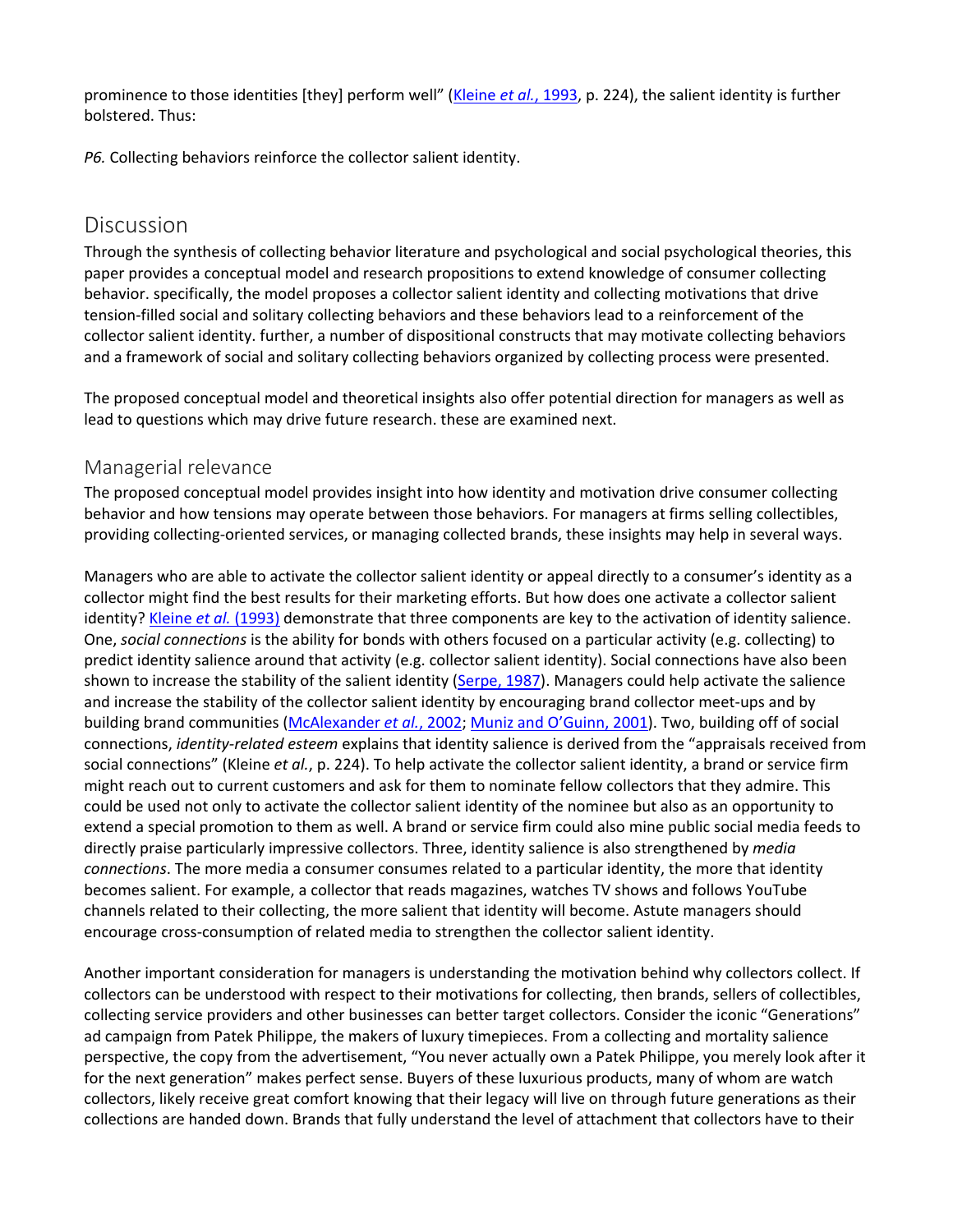brand can also make more informed decisions about how far to engage in promotions of collectible products. Should a brand overestimate the level of attachment collectors have for their products, and they are perceived as exploiting these most loyal customers, they risk customer alienation. Managers can also use knowledge of a collector's need for uniqueness to drive marketing strategy. Leveraging *creative choice counterconformity* [\(Tian](https://www.emerald.com/insight/content/doi/10.1108/JCM-05-2017-2224/full/html#ref053)  *et al.*[, 2001\)](https://www.emerald.com/insight/content/doi/10.1108/JCM-05-2017-2224/full/html#ref053), marketers could communicate why a brand is worthy of collecting, while also highlighting the potential ways a product might make the collector positively stand out from his or her peers. For example, William Henry, a manufacturer of pocket knives and other men's accessories, positions itself as an "American brand creating timeless personal style for men" and a brand that "proudly retained the aura and feel of an artisan workshop, where most pieces are designed and created exclusively in limited, often unique editions" [\(William Henry, 2016\)](https://www.emerald.com/insight/content/doi/10.1108/JCM-05-2017-2224/full/html#ref055). This luxury goods maker understands that "personal style" and "limited, often unique editions" helps position their brand as eminently collectible.

Finally, service industries can explore ways they can help collectors with their social and solitary collecting behaviors. There are numerous businesses devoted to helping collectors during the acquisition and disposition process of collecting, with eBay being the most well-known. Perhaps most famous is eBay, which started – apocryphally as it turns out – as a place for Pez dispenser collectors to have a place to buy and sell online. Where collectors get little help, however, is with the possession process of their collecting. Few businesses cater to collectors to help them share, consult, deal, display, admire, or catalog their collectibles. For example, an online service could provide a social platform to allow collectors to get to know each other, provide tools to help collectors share their collections, and designate experts in specific collectible categories. They could also provide tools to give individual collectors the ability to catalog their collections and offer recommendations for objects the collector might want to consider adding to the collection. Additionally, helping ameliorate the tensions between social and solitary collecting activities might be another value-add. For example, a service could provide advice on how to hunt for collectibles without falling victim to the zeal that can often cloud a collector's judgment on costs and other economic considerations.

#### Future research

There has been little empirical research on the subject of collecting behavior. To date, most research has focused on qualitative insights or literature reviews. While the proposed model is conceptual, it lays the groundwork for a theory-based empirical investigation of collecting behaviors and their relationship to identity. The included research propositions provide future research direction to validate the proposed conceptual model and have exposed several important gaps in our knowledge that require further investigation.

Below are a few of the research questions that marketing and consumer behavior scholars can address through the exploration of the themes presented here:

*RQ1.* How do the tensions inherent in collecting impact the maintenance and disposition of existing collections and formation of new collections?

*RQ2.* Do collectors view collecting as a competitive endeavor? If so, how does it impact their collecting strategies and how they view competing collectors?

*RQ3.* How does collecting impact the relationship dynamic between collector and non-collector partners?

*RQ4.* What does it mean for a collector if his or her collecting motives change? How does this impact what is collected or how the collection is maintained?

*RQ5.* Which collecting behaviors disproportionately impact collecting salient identities?

In this paper, insights for a research agenda have been provided that, when pursued, would address the gaps in our knowledge with respect to consumer collecting behavior. Further investigation of the interplay between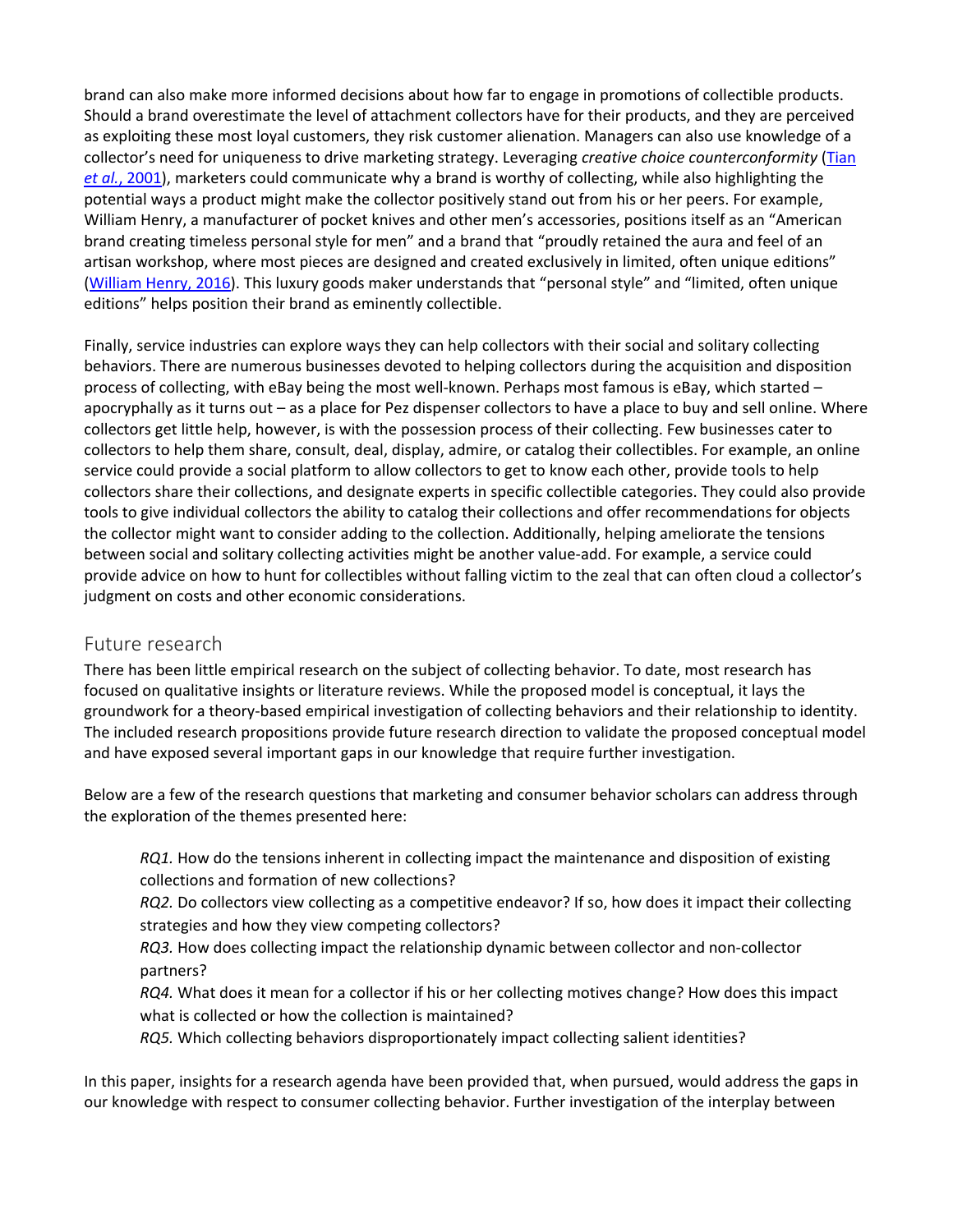identity, motivations and behaviors is an important step toward understanding this common and important consumer acquisitional activity.





**Figure 1.** Conceptual model of drivers and outcomes of consumer collecting behavior

| <b>Collecting</b><br>processes | <b>Collecting behaviors</b>                                                                                                                            |           |                                                                                                                                                    |
|--------------------------------|--------------------------------------------------------------------------------------------------------------------------------------------------------|-----------|----------------------------------------------------------------------------------------------------------------------------------------------------|
|                                | <b>Social</b>                                                                                                                                          | <b>VS</b> | Solitary                                                                                                                                           |
| <b>Acquisition</b>             | Hunting (Formanek, 1994; Long and<br>Schiffman, 1997); networking (Long and<br>Schiffman, 1997); trading (Belk et al.,                                 |           | Researching (McIntosh and Schmeichel,<br>2004; Danet and Katriel, 1986; Danet and<br>Katriel, 1994); planning (McIntosh and                        |
| <b>Possession</b>              | 1988)<br>Sharing (Hughes and Hogg, 2006);<br>consulting (Hughes and Hogg, 2006;<br>McIntosh and Schmeichel, 2004); dealing<br>(Rubel and Rosman, 2001) |           | Schmeichel, 2004)<br>Displaying (McIntosh and Schmeichel,<br>2004); admiring (Holbrook and Hirschman,<br>1982); cataloging (Hughes and Hogg, 2006) |
| <b>Disposition</b>             | Selling (Price et al., 2000); trading (Belk et<br>al., 1988)                                                                                           |           | Bequeathing (Price et al., 2000)                                                                                                                   |

**Table I.** Social and solitary collecting behaviors

### Notes

1. [Belk \(1984,](https://www.emerald.com/insight/content/doi/10.1108/JCM-05-2017-2224/full/html#ref011) p. 292) draws a distinction between envy and jealousy; envy "is applied only to others' possessions," while jealousy "is a characteristic applied to one's own possessions."

# References

- Arndt, J., Solomon, S., Kasser, T. and Sheldon, K.M. (2004), "The urge to splurge: a terror management account of materialism and consumer behavior", Journal of Consumer Psychology, Vol. 14 No. 3, pp. 198-212.
- Ashford, S.J. (1986), "Feedback-seeking in individual adaptation: a resource perspective", Academy of Management Journal, Vol. 29 No. 3, pp. 465-487.
- Baekeland, F. (1981), "Psychological aspects of art collecting", Psychiatry, Vol. 44 No. 1, pp. 45-59.
- Bagozzi, R.P. and Dholakia, U. (1999), "Goal setting and goal striving in consumer behavior", Journal of Marketing, Vol. 63, pp. 19-32.
- Belk, R.W. (1982), "Acquiring, possessing, and collecting: fundamental processes in consumer behavior", Marketing Theory: Philosophy of Science Perspectives, Association for Consumer Research, Provo, UT, pp. 185-190.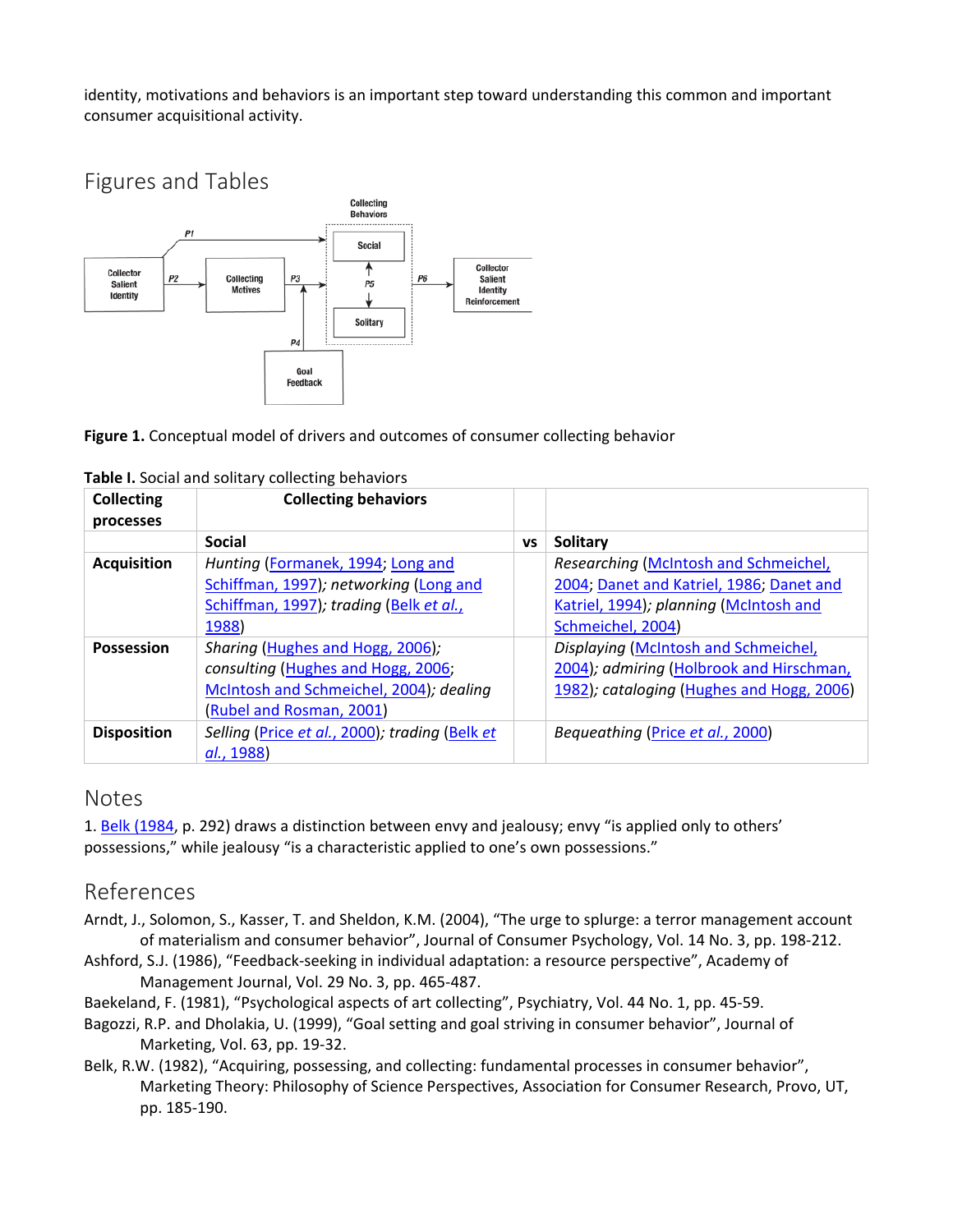- Belk, R.W. (1985), "Materialism: trait aspects of living in the material world", Journal of Consumer Research, Vol. 12 No. 3, pp. 265-280.
- Belk, R.W. (1988), "Possessions and the extended self", Journal of Consumer Research, Vol. 15 No. 2, pp. 139- 168.
- Belk, R.W. (1995a), "Collecting as luxury consumption: effects on individuals and households", Journal of Economic Psychology, Vol. 16 No. 3, pp. 477-490.
- Belk, R.W. (1995b), Collecting in a Consumer Society, Routledge, London.
- Belk, R.W. (1998), "The double nature of collecting: materialism and anti-materialism", Etnofoor, Vol. 11 No. 1, pp. 7-20.
- Belk, R.W. (1984), "Three scales to measure constructs related to materialism: Reliability, validity, and relationships to measures of happiness", NA-Advances in Consumer Research Volume 11, Association for Consumer Research, Provo, UT, pp. 291-297.
- Belk, R.W., Wallendorf, M. and Holbrook, M.B. (1991), "Collecting in a consumer culture", in Belk, R.W. (ed.) Highways and Buyways: Naturalistic Research from the Consumer Behavior Odyssey, Association for Consumer Research, Provo, UT, pp. 178-215.
- Belk, R.W., Wallendorf, M. and Sherry, J. (1988), "Collectors and collecting", NA-Advances in Consumer Research Volume 15, Association for Consumer Research, Provo, UT.
- Carey, C. (2008), "Modeling collecting behavior: the role of set completion", Journal of Economic Psychology, Vol. 29 No. 3, pp. 336-347.
- Danet, B. and Katriel, T. (1986), "Books, butterflies, Botticellis: a life-span perspective on collecting", Sixth International Conference on Culture and Communication, Philadelphia, p. 48.
- Danet, B. and Katriel, T. (1994), No Two Alike: play and Aesthetics in Collecting. Interpreting Objects and Collections, *Routledge*, *London and New York, NY*, pp. 220-239.
- Danzinger, P.N. (2002), "Collectibles industry in the doldrums", available at: [www.unitymarketingonline.com/reports2/toys/cms\\_static\\_pages/pr1c.php](http://www.unitymarketingonline.com/reports2/toys/cms_static_pages/pr1c.php)
- Eisenberg, E. (1987), The Recording Angel: Explorations in Phonograph, McGraw-Hill, New York, NY.
- Faye, C. and Sharpe, D. (2008), "Academic motivation in university: the role of basic psychological needs and identity formation", Canadian Journal of Behavioural Science/Revue Canadienne Des Sciences du Comportement, Vol. 40 No. 4, p. 189.
- Formanek, R. (1994), "Why they collect: collectors reveal their motivations", Journal of Social Behavior Personality, Vol. 6 No. 6, pp. 327-335.
- Frey, B.S. and Eichenberger, R. (1995), "On the return of art investment return analyses", Journal of Cultural Economics, Vol. 19 No. 3, pp. 207-220.
- Gelber, S.M. (1992), "Free market metaphor: the historical dynamics of stamp collecting", Comparative Studies in Society and History, Vol. 34 No. 4, pp. 742-769.
- Greenberg, J., Pyszczynski, T. and Solomon, S. (1986), "The causes and consequences of a need for self-esteem: a terror management theory", Public Self and Private Self, Springer, New York, NY, pp. 189-212.
- Hanson, J.W. (1980), "A proposed paradigm for consumer product disposition processes", Journal of Consumer Affairs, Vol. 14 No. 1, pp. 49-67.
- Hogg, M.A., Terry, D.J. and White, K.M. (1995), "A tale of two theories: a critical comparison of identity theory with social identity theory", Social Psychology Quarterly, Vol. 58 No. 4, pp. 255-269.
- Holbrook, M.B. (1993), "On the new nostalgia: 'these foolish things' and echoes of the dear departed past", Continuities in Popular Culture: The Present in the Past & the Past in the Present and Future, Bowling Green State University Popular Press, Bowling Green, OH, pp. 74-120.
- Holbrook, M.B. and Hirschman, E.C. (1982), "The experiential aspects of consumption: consumer fantasies, feelings, and fun", Journal of Consumer Research, Vol. 9 No. 2, pp. 132-140.
- Hughes, N. and Hogg, M.K. (2006), "Conceptualizing and exploring couple dyads in the world of collecting", NA-Advances in Consumer Research Volume 33, Association for Consumer Research, Provo, UT.
- Kleine, R.E., Kleine, S.S. and Kernan, J.B. (1993), "Mundane consumption and the self: a social-identity perspective", Journal of Consumer Psychology, Vol. 2 No. 3, pp. 209-235.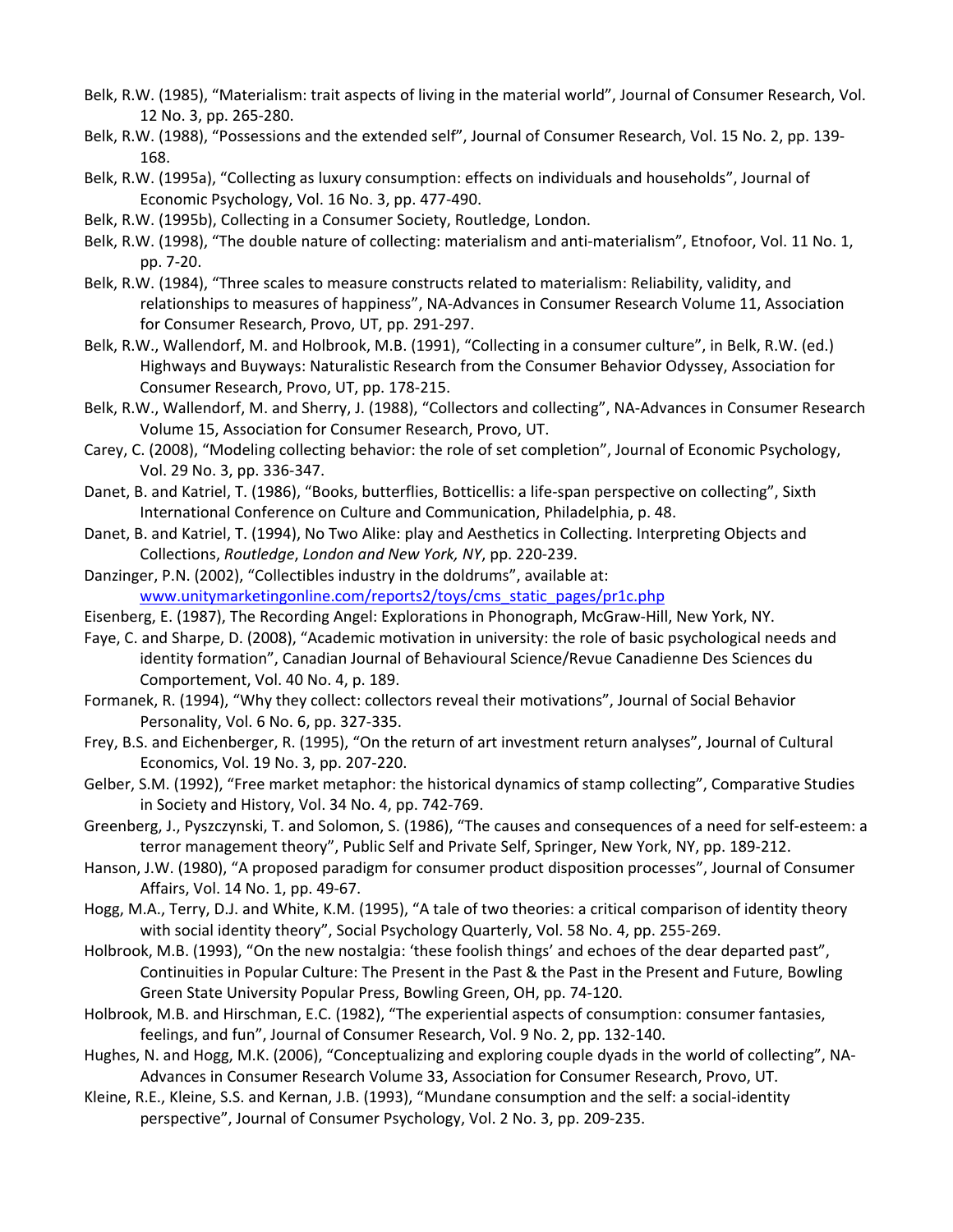- Langner, S., Hennigs, N. and Wiedmann, K.-P. (2013), "Social persuasion: targeting social identities through social influencers", Journal of Consumer Marketing, Vol. 30 No. 1, pp. 31-49.
- Long, M.M. and Schiffman, L.G. (1997), "Swatch fever: an allegory for understanding the paradox of collecting", Psychology and Marketing, Vol. 14 No. 5, pp. 495.
- McAlexander, J.H., Schouten, J.W. and Koenig, H.F. (2002), "Building Brand community", Journal of Marketing, Vol. 66 No. 1, pp. 38-54.
- McIntosh, W.D. and Schmeichel, B. (2004), "Collectors and collecting: a social psychological perspective", Leisure Sciences, Vol. 26 No. 1, pp. 85-97.
- Martin, L.L. (1999), "ID compensation theory: some implications of trying to satisfy immediate-return needs in a delayed-return culture", Psychological Inquiry, Vol. 10 No. 3, pp. 195-208.
- Muensterberger, W. (1994), Collecting: An Unruly Passion: Psychological Perspectives, Princeton University Press, Princeton, NJ.
- Muniz, A.M. and O'Guinn, T.C. (2001), "Brand community", Journal of Consumer Research, Vol. 27 No. 4, pp. 412-432.
- Pearce, S.M. (1993), Museums, Objects, and Collections: A Cultural Study, Smithsonian Institution Press, Washington, DC.
- Pearce, S.M. (1995), On Collecting: An Investigation into Collecting in the European Tradition, Routledge, New York, NY.
- Polednik, M. (2017), "Milwaukee art museum | Milwaukee collects", available at: [https://mam.org/milwaukee](https://mam.org/milwaukee-collects/)[collects/](https://mam.org/milwaukee-collects/) (accessed 6 September 2017).
- Price, L.L., Arnould, E.J. and Curasi, C.F. (2000), "Older consumers' disposition of special possessions", Journal of Consumer Research, Vol. 27 No. 2, pp. 179-201.
- Rubel, P. and Rosman, A. (2001), "The collecting passion in america", Zeitschrift Für Ethnologie, Vol. 1, pp. 313- 330.
- Ryan, R.M. (1993), "Agency and organization: Intrinsic motivation, autonomy, and the self in psychological development", NE Symposium on Motivation, University of NE Press, Lincoln, pp. 1-56.
- Ryan, R.M. and Deci, E.L. (2003), On Assimilating Identities to the Self: A Self-Determination Theory Perspective on Internalization and Integrity within Cultures, in Leary, M.R. and Tangney, J.P. (Eds), Guilford Press, New York, NY.
- Serpe, R.T. (1987), "Stability and change in self: a structural symbolic interactionist explanation", Social Psychology Quarterly, Vol. 50 No. 1, pp. 44-55.
- Slater, J.S. (2001), "Collecting Brand loyalty: a comparative analysis of how Coca-Cola and hallmark use collecting behavior to enhance Brand loyalty", NA-Advances in Consumer Research Volume 28, Association for Consumer Research, Provo, UT.
- Snyder, C.R. and Fromkin, H.L. (1977), "Abnormality as a positive characteristic: the development and validation of a scale measuring need for uniqueness", Journal of Abnormal Psychology, Vol. 86 No. 5, p. 518.
- Stets, J.E. and Burke, P.J. (2000), "Identity theory and social identity theory", Social Psychology Quarterly, Vol. 63 No. 3, pp. 224-237.
- Stryker, S. (1968), "Identity salience and role performance: the relevance of symbolic interaction theory for family research", Journal of Marriage and the Family, Vol. 30 No. 4, pp. 558-564.
- Stryker, S. (2002), Symbolic Interactionism, The Blackburn Press, Caldwell, NJ.
- Stryker, S. and Burke, P.J. (2000), "The past, present, and future of an identity theory", Social Psychology Quarterly, Vol. 63 No. 4, pp. 284-297.
- Subkowski, P. (2006), "On the psychodynamics of collecting", The International Journal of Psycho-Analysis, Vol. 87 No. Pt 2, pp. 383-401.
- Tanzilo, B. (2017), "New MAM exhibit brings private collectors' treasures into public eye", OnMilwaukee. available at[: https://onmilwaukee.com/ent/articles/mam-milwaukee-collects.html](https://onmilwaukee.com/ent/articles/mam-milwaukee-collects.html) (accessed 5 September 2017).
- Tian, K.T., Bearden, W.O. and Hunter, G.L. (2001), "Consumers' need for uniqueness: scale development and validation", Journal of Consumer Research, Vol. 28 No. 1, pp. 50-66.